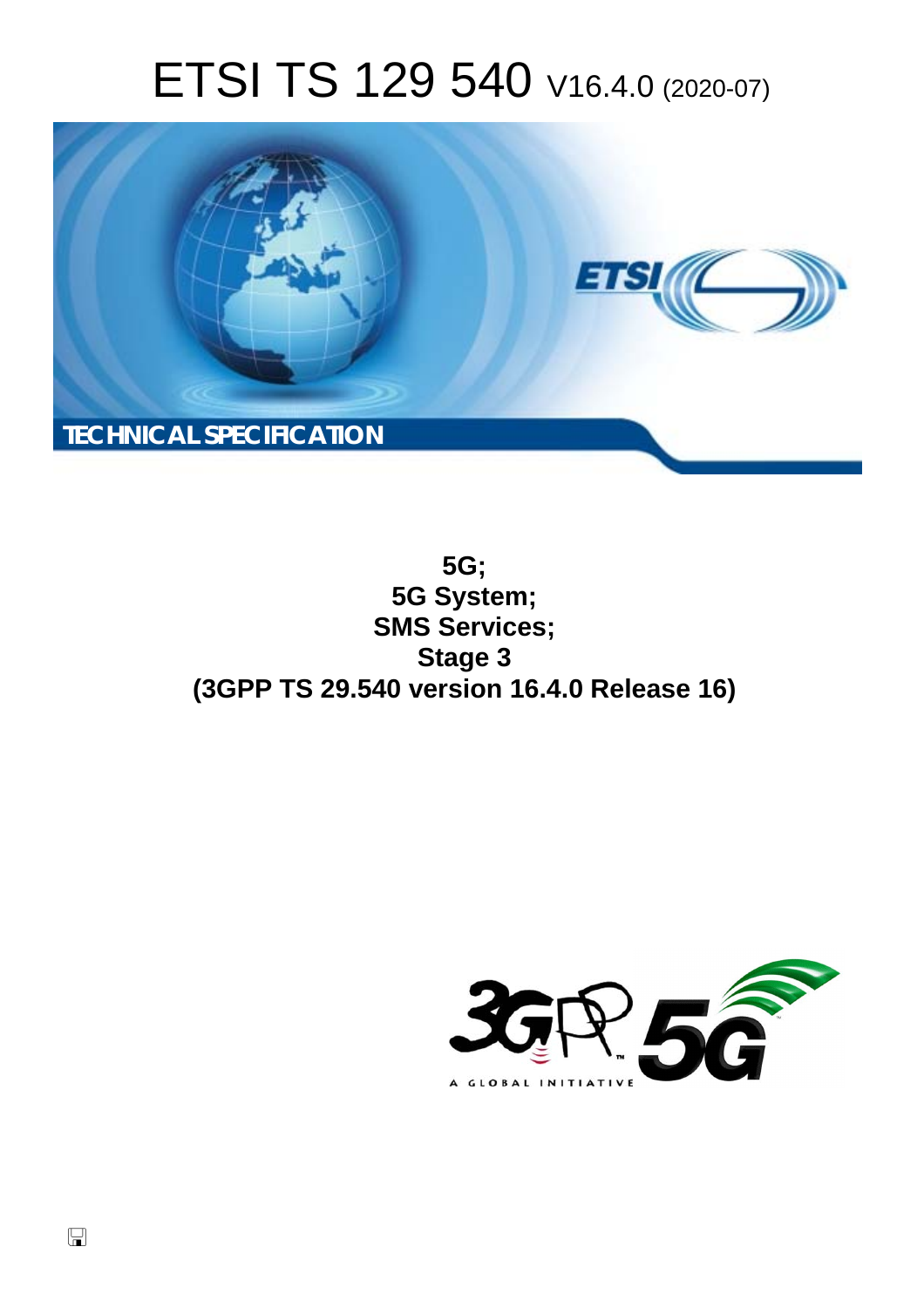Reference RTS/TSGC-0429540vg40

Keywords

 $5G$ 

#### *ETSI*

#### 650 Route des Lucioles F-06921 Sophia Antipolis Cedex - FRANCE

Tel.: +33 4 92 94 42 00 Fax: +33 4 93 65 47 16

Siret N° 348 623 562 00017 - NAF 742 C Association à but non lucratif enregistrée à la Sous-Préfecture de Grasse (06) N° 7803/88

#### *Important notice*

The present document can be downloaded from: <http://www.etsi.org/standards-search>

The present document may be made available in electronic versions and/or in print. The content of any electronic and/or print versions of the present document shall not be modified without the prior written authorization of ETSI. In case of any existing or perceived difference in contents between such versions and/or in print, the prevailing version of an ETSI deliverable is the one made publicly available in PDF format at [www.etsi.org/deliver](http://www.etsi.org/deliver).

Users of the present document should be aware that the document may be subject to revision or change of status. Information on the current status of this and other ETSI documents is available at <https://portal.etsi.org/TB/ETSIDeliverableStatus.aspx>

If you find errors in the present document, please send your comment to one of the following services: <https://portal.etsi.org/People/CommiteeSupportStaff.aspx>

#### *Copyright Notification*

No part may be reproduced or utilized in any form or by any means, electronic or mechanical, including photocopying and microfilm except as authorized by written permission of ETSI. The content of the PDF version shall not be modified without the written authorization of ETSI.

The copyright and the foregoing restriction extend to reproduction in all media.

© ETSI 2020. All rights reserved.

**DECT™**, **PLUGTESTS™**, **UMTS™** and the ETSI logo are trademarks of ETSI registered for the benefit of its Members. **3GPP™** and **LTE™** are trademarks of ETSI registered for the benefit of its Members and of the 3GPP Organizational Partners. **oneM2M™** logo is a trademark of ETSI registered for the benefit of its Members and of the oneM2M Partners.

**GSM®** and the GSM logo are trademarks registered and owned by the GSM Association.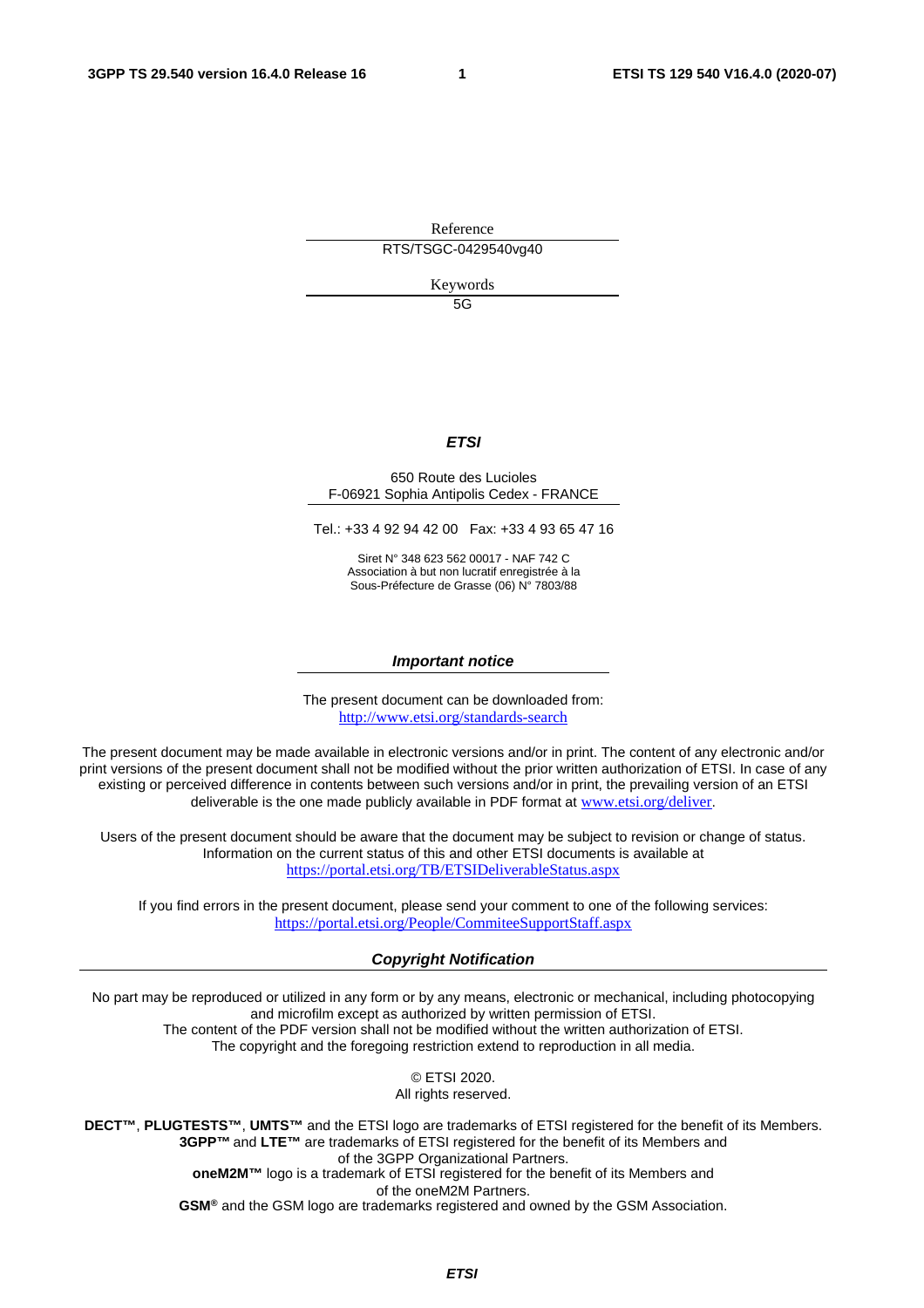# Intellectual Property Rights

#### Essential patents

IPRs essential or potentially essential to normative deliverables may have been declared to ETSI. The information pertaining to these essential IPRs, if any, is publicly available for **ETSI members and non-members**, and can be found in ETSI SR 000 314: *"Intellectual Property Rights (IPRs); Essential, or potentially Essential, IPRs notified to ETSI in respect of ETSI standards"*, which is available from the ETSI Secretariat. Latest updates are available on the ETSI Web server [\(https://ipr.etsi.org/](https://ipr.etsi.org/)).

Pursuant to the ETSI IPR Policy, no investigation, including IPR searches, has been carried out by ETSI. No guarantee can be given as to the existence of other IPRs not referenced in ETSI SR 000 314 (or the updates on the ETSI Web server) which are, or may be, or may become, essential to the present document.

#### **Trademarks**

The present document may include trademarks and/or tradenames which are asserted and/or registered by their owners. ETSI claims no ownership of these except for any which are indicated as being the property of ETSI, and conveys no right to use or reproduce any trademark and/or tradename. Mention of those trademarks in the present document does not constitute an endorsement by ETSI of products, services or organizations associated with those trademarks.

# Legal Notice

This Technical Specification (TS) has been produced by ETSI 3rd Generation Partnership Project (3GPP).

The present document may refer to technical specifications or reports using their 3GPP identities. These shall be interpreted as being references to the corresponding ETSI deliverables.

The cross reference between 3GPP and ETSI identities can be found under<http://webapp.etsi.org/key/queryform.asp>.

# Modal verbs terminology

In the present document "**shall**", "**shall not**", "**should**", "**should not**", "**may**", "**need not**", "**will**", "**will not**", "**can**" and "**cannot**" are to be interpreted as described in clause 3.2 of the [ETSI Drafting Rules](https://portal.etsi.org/Services/editHelp!/Howtostart/ETSIDraftingRules.aspx) (Verbal forms for the expression of provisions).

"**must**" and "**must not**" are **NOT** allowed in ETSI deliverables except when used in direct citation.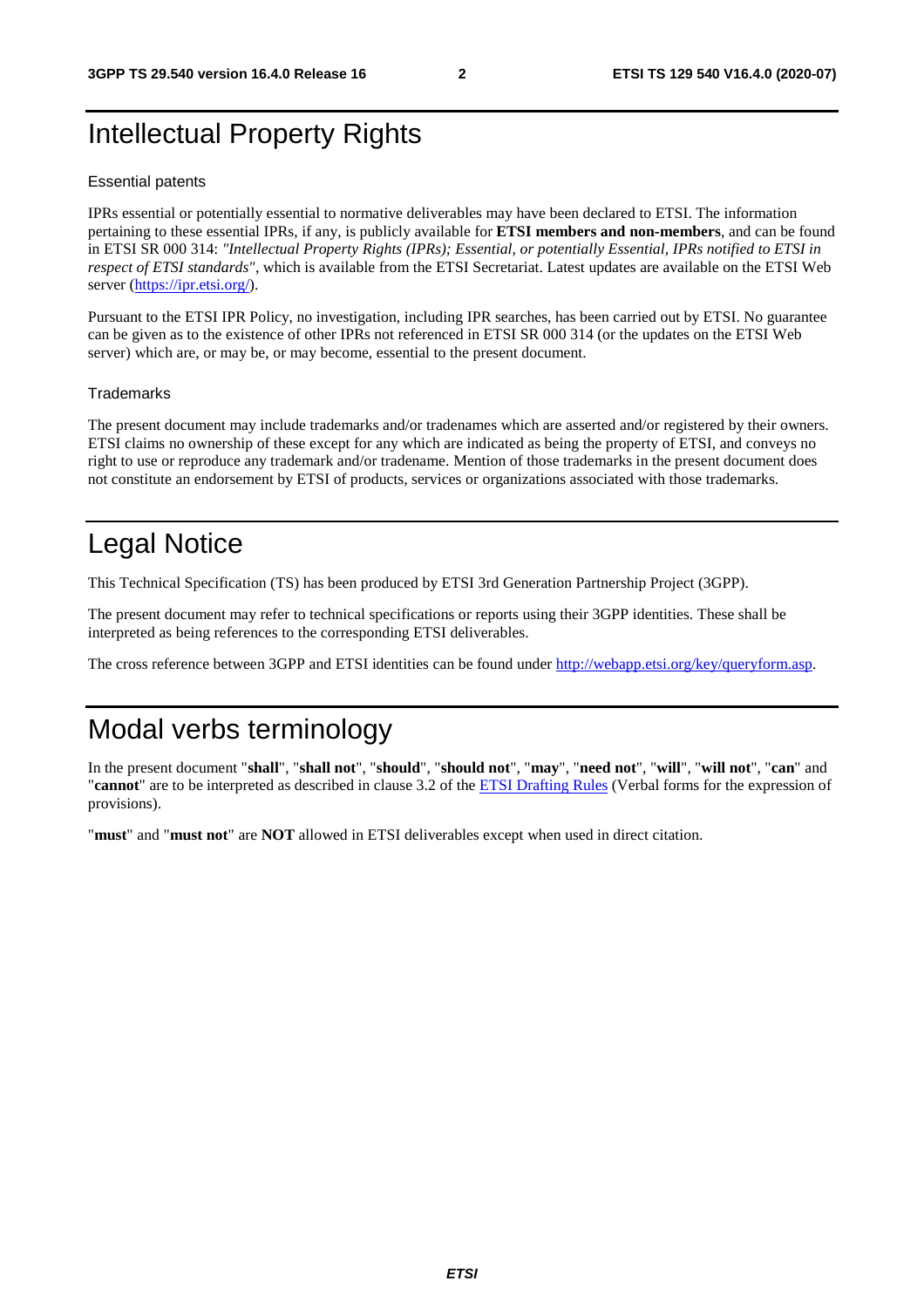$\mathbf{3}$ 

# Contents

| 1                            |                                                                                            |  |  |  |
|------------------------------|--------------------------------------------------------------------------------------------|--|--|--|
| 2                            |                                                                                            |  |  |  |
| 3                            |                                                                                            |  |  |  |
| 3.1                          |                                                                                            |  |  |  |
| 3.2                          |                                                                                            |  |  |  |
| 4                            |                                                                                            |  |  |  |
| 5<br>5.1                     |                                                                                            |  |  |  |
|                              |                                                                                            |  |  |  |
| 5.2                          |                                                                                            |  |  |  |
| 5.2.1                        |                                                                                            |  |  |  |
| 5.2.2                        |                                                                                            |  |  |  |
| 5.2.2.1                      |                                                                                            |  |  |  |
| 5.2.2.2                      |                                                                                            |  |  |  |
| 5.2.2.2.1                    |                                                                                            |  |  |  |
| 5.2.2.2.2                    |                                                                                            |  |  |  |
| 5.2.2.3                      |                                                                                            |  |  |  |
| 5.2.2.3.1                    |                                                                                            |  |  |  |
| 5.2.2.3.2                    |                                                                                            |  |  |  |
| 5.2.2.4                      |                                                                                            |  |  |  |
| 5.2.2.4.1                    |                                                                                            |  |  |  |
|                              |                                                                                            |  |  |  |
|                              |                                                                                            |  |  |  |
| 5.2.2.4.2                    | Procedures of sending SMS payload in uplink direction using UplinkSMS service operation 11 |  |  |  |
| 6                            |                                                                                            |  |  |  |
| 6.1                          |                                                                                            |  |  |  |
| 6.1.1                        |                                                                                            |  |  |  |
| 6.1.2                        |                                                                                            |  |  |  |
| 6.1.2.1                      |                                                                                            |  |  |  |
| 6.1.2.2                      |                                                                                            |  |  |  |
| 6.1.2.2.1                    |                                                                                            |  |  |  |
| 6.1.2.2.2                    |                                                                                            |  |  |  |
| 6.1.2.3                      |                                                                                            |  |  |  |
| 6.1.2.3.1                    |                                                                                            |  |  |  |
|                              |                                                                                            |  |  |  |
| 6.1.2.4                      |                                                                                            |  |  |  |
| 6.1.3                        |                                                                                            |  |  |  |
| 6.1.3.1                      |                                                                                            |  |  |  |
| 6.1.3.2                      |                                                                                            |  |  |  |
| 6.1.3.2.1                    |                                                                                            |  |  |  |
| 6.1.3.2.2                    |                                                                                            |  |  |  |
| 6.1.3.2.3                    |                                                                                            |  |  |  |
| 6.1.3.3                      |                                                                                            |  |  |  |
| 6.1.3.3.1                    |                                                                                            |  |  |  |
| 6.1.3.3.2                    |                                                                                            |  |  |  |
| 6.1.3.3.3                    |                                                                                            |  |  |  |
| 6.1.3.3.3.1                  |                                                                                            |  |  |  |
| 6.1.3.3.3.2                  |                                                                                            |  |  |  |
| 6.1.3.3.4                    |                                                                                            |  |  |  |
|                              |                                                                                            |  |  |  |
| 6.1.3.3.4.1                  |                                                                                            |  |  |  |
| 6.1.3.3.4.2<br>6.1.3.3.4.2.1 |                                                                                            |  |  |  |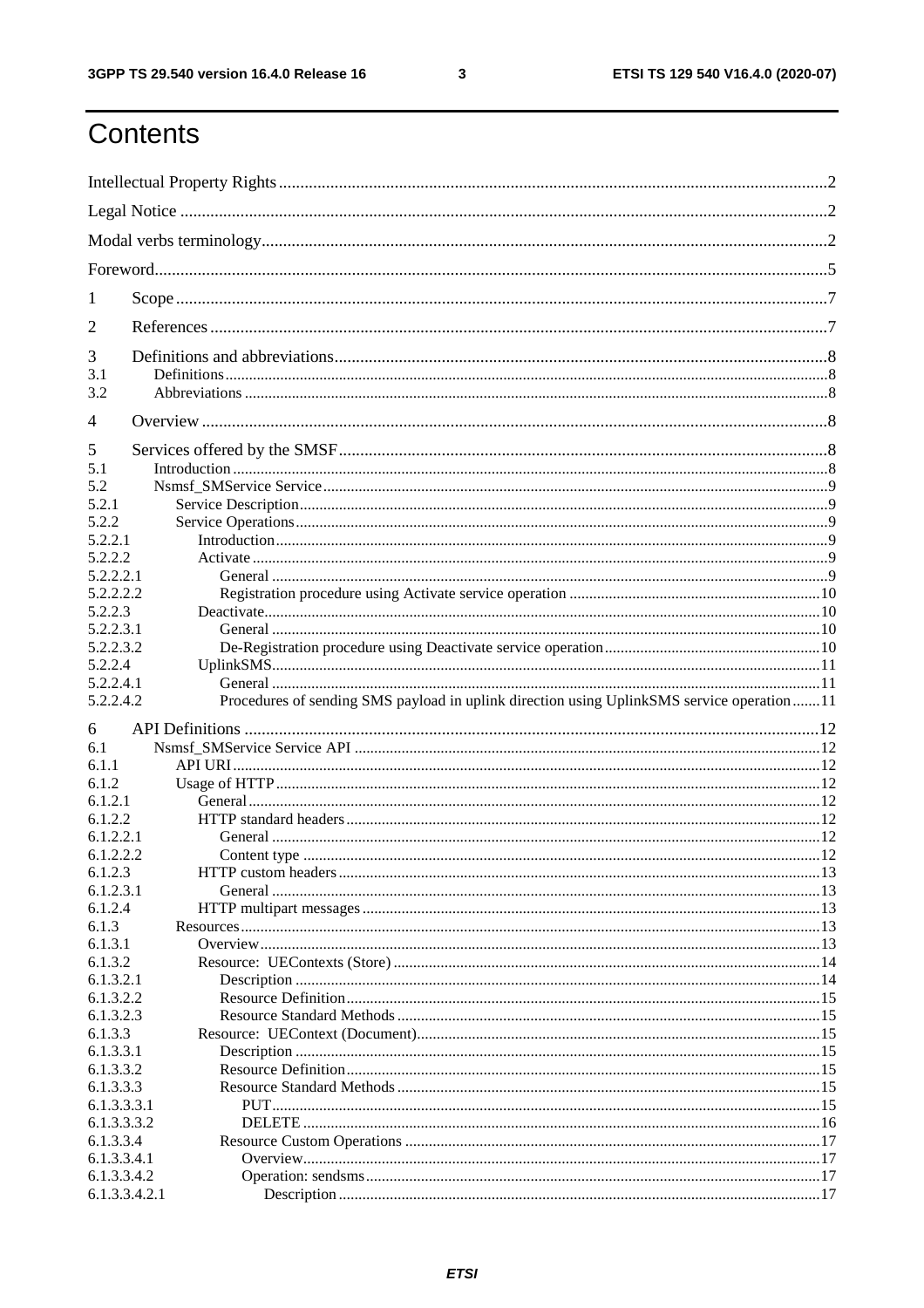#### $\overline{\mathbf{4}}$

| 6.1.3.3.4.2.2 |                               |  |  |
|---------------|-------------------------------|--|--|
| 6.1.4         |                               |  |  |
| 6.1.5         |                               |  |  |
| 6.1.6         |                               |  |  |
| 6.1.6.1       |                               |  |  |
| 6.1.6.2       |                               |  |  |
| 6.1.6.2.1     |                               |  |  |
| 6.1.6.2.2     |                               |  |  |
| 6.1.6.2.3     |                               |  |  |
| 6.1.6.2.4     |                               |  |  |
| 6.1.6.2.5     |                               |  |  |
| 6.1.6.3       |                               |  |  |
| 6.1.6.3.1     |                               |  |  |
| 6.1.6.3.2     |                               |  |  |
| 6.1.6.3.3     |                               |  |  |
| 6.1.6.4       |                               |  |  |
| 6.1.6.4.1     |                               |  |  |
| 6.1.6.4.2     |                               |  |  |
| 6.1.7         |                               |  |  |
| 6.1.7.1       |                               |  |  |
| 6.1.7.2       |                               |  |  |
| 6.1.7.3       |                               |  |  |
| 6.1.8         |                               |  |  |
| 6.1.9         |                               |  |  |
|               |                               |  |  |
| A.1           | <b>Annex A (normative):</b>   |  |  |
| A.2           |                               |  |  |
|               |                               |  |  |
|               | <b>Annex B (Informative):</b> |  |  |
| B.1           |                               |  |  |
| B.2           |                               |  |  |
| B.3           |                               |  |  |
|               |                               |  |  |
|               | <b>Annex C</b> (informative): |  |  |
|               |                               |  |  |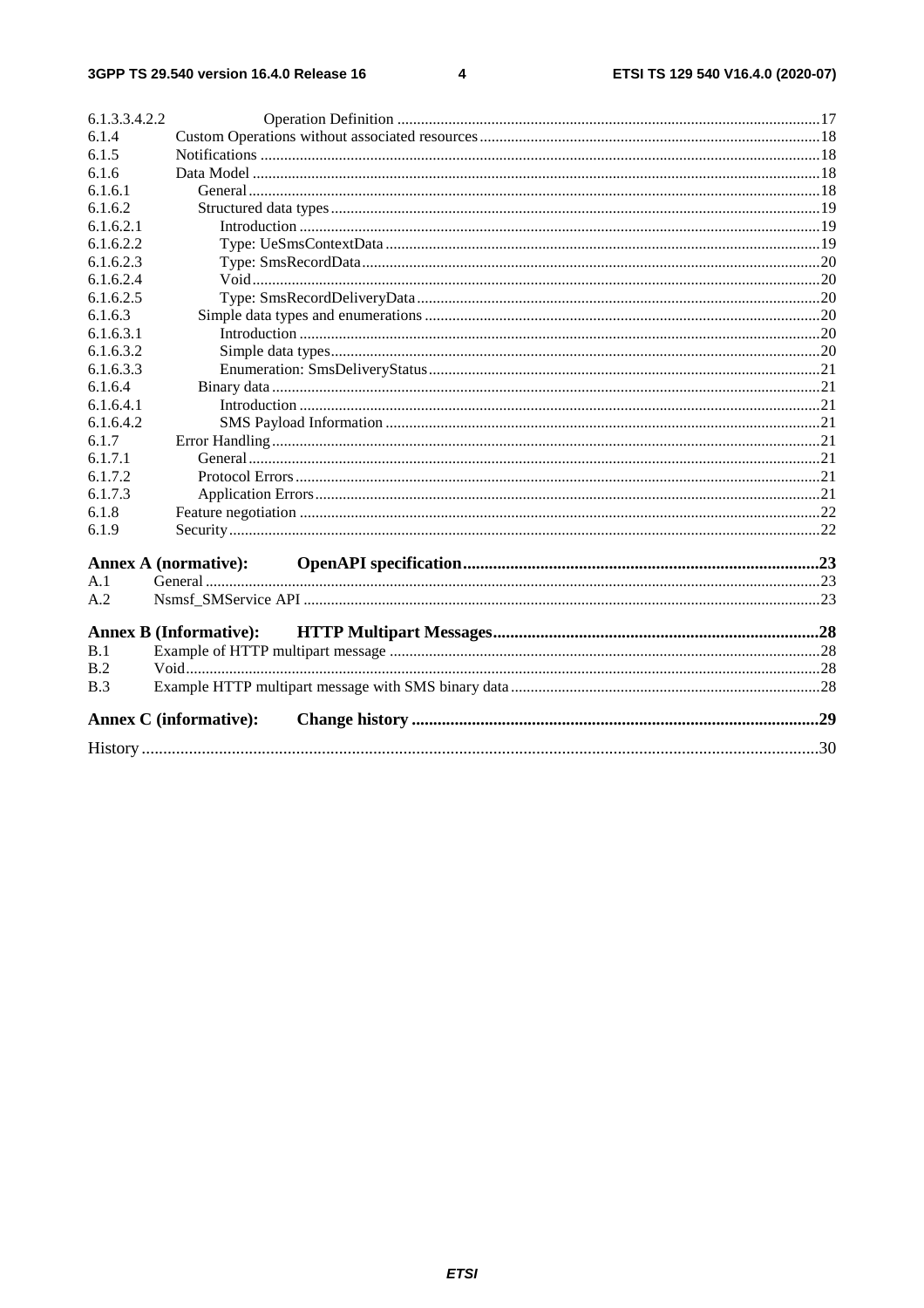# Foreword

This Technical Specification has been produced by the 3rd Generation Partnership Project (3GPP).

The contents of the present document are subject to continuing work within the TSG and may change following formal TSG approval. Should the TSG modify the contents of the present document, it will be re-released by the TSG with an identifying change of release date and an increase in version number as follows:

Version x.y.z

where:

- x the first digit:
	- 1 presented to TSG for information;
	- 2 presented to TSG for approval;
	- 3 or greater indicates TSG approved document under change control.
- y the second digit is incremented for all changes of substance, i.e. technical enhancements, corrections, updates, etc.
- z the third digit is incremented when editorial only changes have been incorporated in the document.

In the present document, modal verbs have the following meanings:

**shall** indicates a mandatory requirement to do something

**shall not** indicates an interdiction (prohibition) to do something

The constructions "shall" and "shall not" are confined to the context of normative provisions, and do not appear in Technical Reports.

The constructions "must" and "must not" are not used as substitutes for "shall" and "shall not". Their use is avoided insofar as possible, and they are not used in a normative context except in a direct citation from an external, referenced, non-3GPP document, or so as to maintain continuity of style when extending or modifying the provisions of such a referenced document.

| should     | indicates a recommendation to do something     |
|------------|------------------------------------------------|
| should not | indicates a recommendation not to do something |
| may        | indicates permission to do something           |
| need not   | indicates permission not to do something       |

The construction "may not" is ambiguous and is not used in normative elements. The unambiguous constructions "might not" or "shall not" are used instead, depending upon the meaning intended.

| can    | indicates that something is possible   |
|--------|----------------------------------------|
| cannot | indicates that something is impossible |

The constructions "can" and "cannot" are not substitutes for "may" and "need not".

| will     | indicates that something is certain or expected to happen as a result of action taken by an agency<br>the behaviour of which is outside the scope of the present document     |
|----------|-------------------------------------------------------------------------------------------------------------------------------------------------------------------------------|
| will not | indicates that something is certain or expected not to happen as a result of action taken by an<br>agency the behaviour of which is outside the scope of the present document |
| might    | indicates a likelihood that something will happen as a result of action taken by some agency the<br>behaviour of which is outside the scope of the present document           |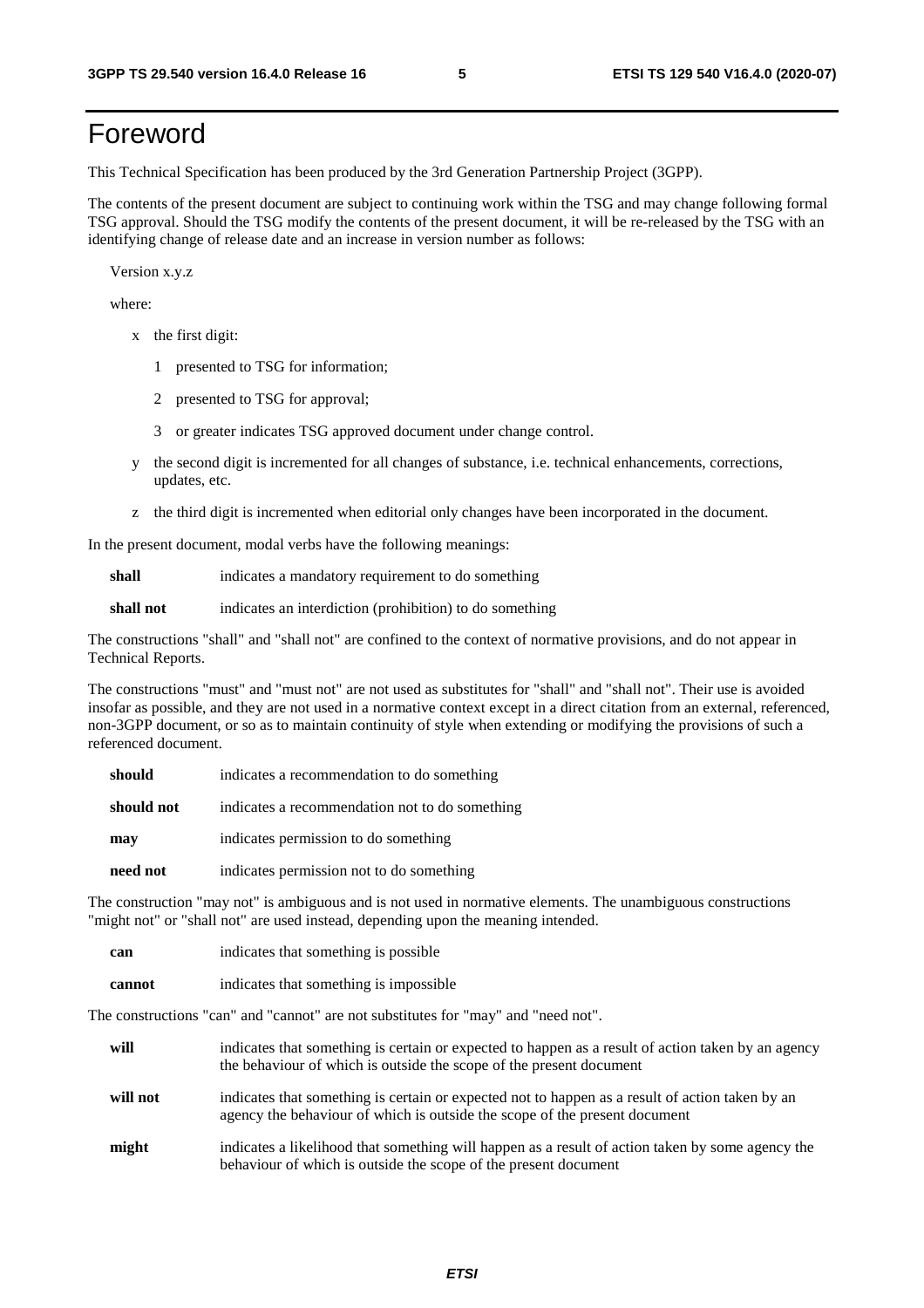| 3GPP TS 29.540 version 16.4.0 Release 16 |  |  |  |  |  |  |
|------------------------------------------|--|--|--|--|--|--|
|------------------------------------------|--|--|--|--|--|--|

**might not** indicates a likelihood that something will not happen as a result of action taken by some agency the behaviour of which is outside the scope of the present document

In addition:

- is (or any other verb in the indicative mood) indicates a statement of fact
- **is not** (or any other negative verb in the indicative mood) indicates a statement of fact

The constructions "is" and "is not" do not indicate requirements.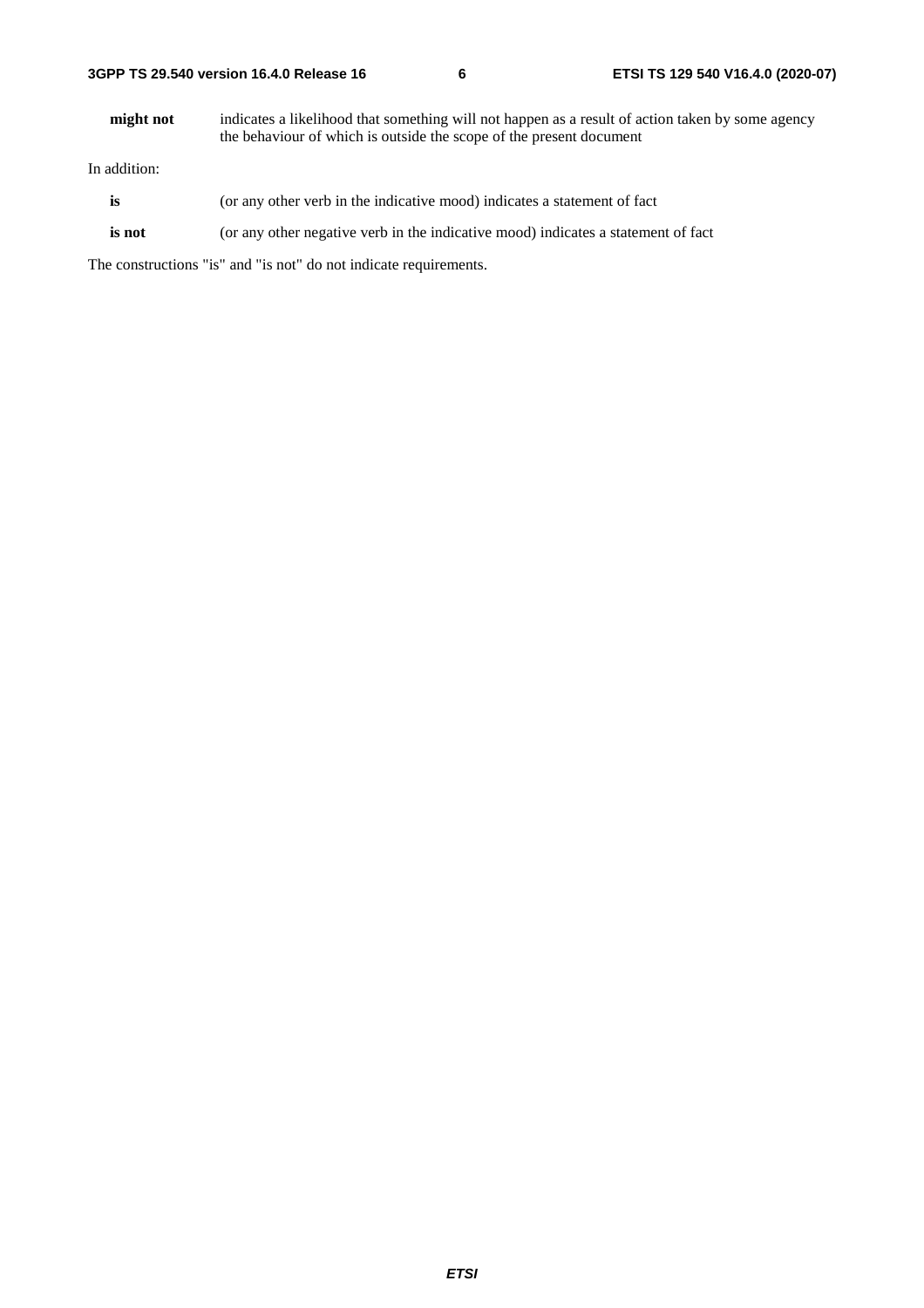# 1 Scope

The present document specifies the stage 3 protocol and data model for the Nsmsf Service Based Interface. It provides stage 3 protocol definitions and message flows, and specifies the API for each service offered by the SMSF.

The 5G System stage 2 architecture and procedures are specified in 3GPP TS 23.501 [2] and 3GPP TS 23.502 [3].

The Technical Realization of the Service Based Architecture and the Principles and Guidelines for Services Definition are specified in 3GPP TS 29.500 [4] and 3GPP TS 29.501 [5].

# 2 References

The following documents contain provisions which, through reference in this text, constitute provisions of the present document.

- References are either specific (identified by date of publication, edition number, version number, etc.) or non-specific.
- For a specific reference, subsequent revisions do not apply.
- For a non-specific reference, the latest version applies. In the case of a reference to a 3GPP document (including a GSM document), a non-specific reference implicitly refers to the latest version of that document *in the same Release as the present document*.
- [1] 3GPP TR 21.905: "Vocabulary for 3GPP Specifications".
- [2] 3GPP TS 23.501: "System Architecture for the 5G System; Stage 2".
- [3] 3GPP TS 23.502: "Procedures for the 5G System; Stage 2".
- [4] 3GPP TS 29.500: "5G System; Technical Realization of Service Based Architecture; Stage 3".
- [5] 3GPP TS 29.501: "5G System; Principles and Guidelines for Services Definition; Stage 3".
- [6] 3GPP TS 29.571: "5G System; Common Data Types for Service Based Interfaces; Stage 3".
- [7] IETF RFC 7540: "Hypertext Transfer Protocol Version 2 (HTTP/2)".
- [8] IETF RFC 8259: "The JavaScript Object Notation (JSON) Data Interchange Format".
- [9] IETF RFC 2387: "The MIME Multipart/Related Content-type".
- [10] IETF RFC 2045: "Multipurpose Internet Mail Extensions (MIME) Part One: Format of Internet Message Bodies".
- [11] 3GPP TS 23.040: "Technical realization of the Short Message Service (SMS)".
- [12] 3GPP TS 24.011: "Point-to-Point (PP) Short Message Service (SMS) support on mobile radio interface".
- [13] 3GPP TS 33.501: "Security architecture and procedures for 5G system".
- [14] IETF RFC 6749: "The OAuth 2.0 Authorization Framework".
- [15] 3GPP TS 29.510: "Network Function Repository Services; Stage 3".
- [16] 3GPP TR 21.900: "Technical Specification Group working methods".
- [17] IETF RFC 7807: "Problem Details for HTTP APIs".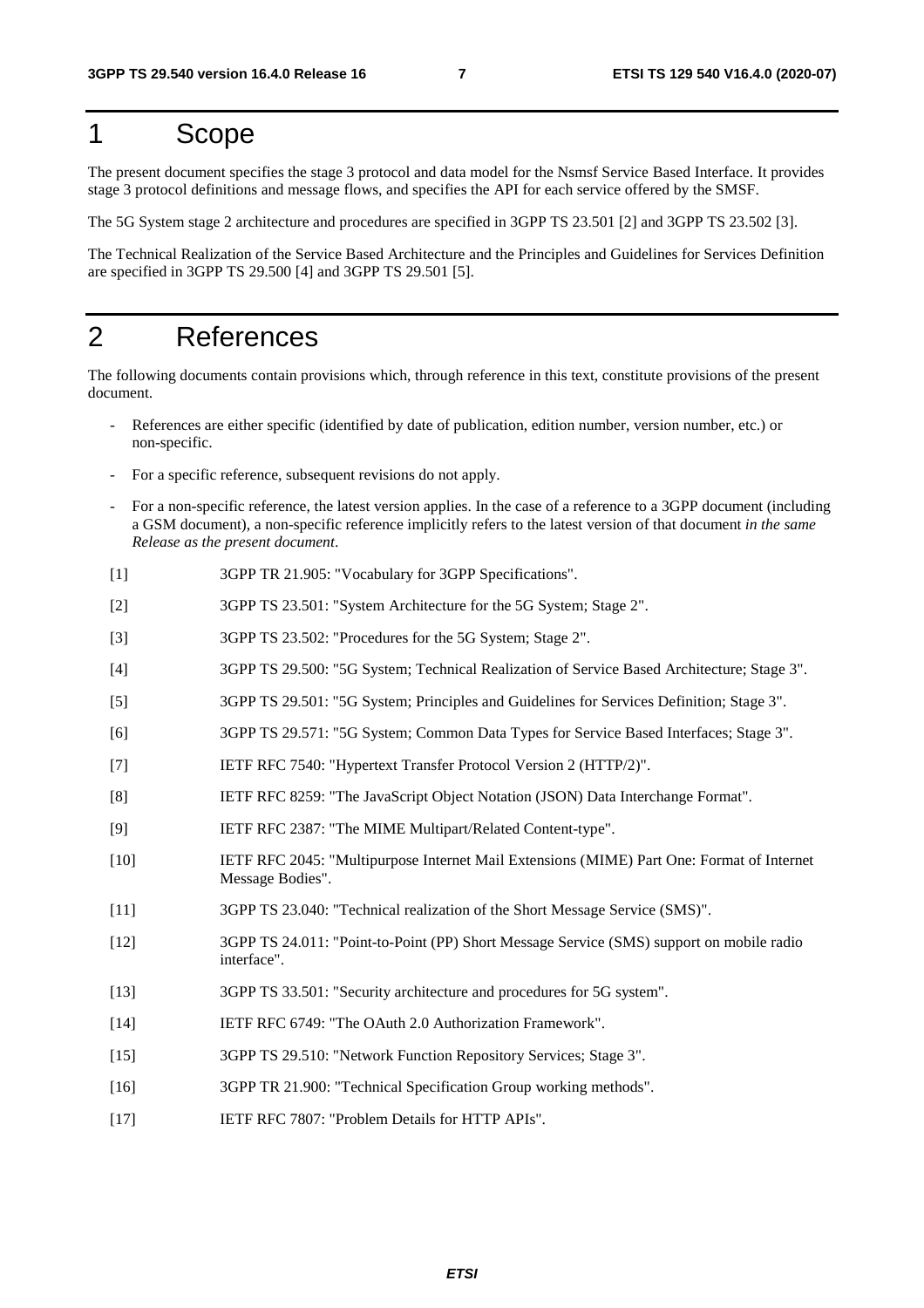# 3 Definitions and abbreviations

# 3.1 Definitions

For the purposes of the present document, the terms and definitions given in 3GPP TR 21.905 [1] and the following apply. A term defined in the present document takes precedence over the definition of the same term, if any, in 3GPP TR 21.905 [1].

# 3.2 Abbreviations

For the purposes of the present document, the abbreviations given in 3GPP TR 21.905 [1] and the following apply. An abbreviation defined in the present document takes precedence over the definition of the same abbreviation, if any, in 3GPP TR 21.905 [1].

| 5GC.        | 5G Core Network                   |
|-------------|-----------------------------------|
| AMF         | <b>Access Management Function</b> |
| <b>JSON</b> | Javascript Object Notation        |
| <b>SMSF</b> | <b>SMS</b> Function               |

# 4 Overview

Within the 5GC, the SMSF offers services to the AMF via the Nsmsf service based interface (see 3GPP TS 23.501 [2] and 3GPP TS 23.502 [3]).

Figures 4.1 provides the reference model (in service based interface representation and in reference point representation), with focus on the SMSF and the scope of the present specification.



#### **Figure 4-1: Reference model – SMSF**

The functionalities supported by the SMSF are listed in clause 6.2.13 of 3GPP TS 23.501 [2].

The services and service operations provided by the Nsmsf interface are listed in clause 5.2.9 of 3GPP TS 23.502 [3].

# 5 Services offered by the SMSF

# 5.1 Introduction

The SMSF supports the following services.

| Table 5.1-1: NF Services provided by SMSF |  |  |  |
|-------------------------------------------|--|--|--|
|-------------------------------------------|--|--|--|

| <b>Service Name</b> | <b>Description</b>                                                                        | <b>Example</b><br><b>Consumer</b> |
|---------------------|-------------------------------------------------------------------------------------------|-----------------------------------|
| Nsmsf SMService     | This service allows AMF to authorize SMS and activate<br>SMS for the served user on SMSF. | AMF                               |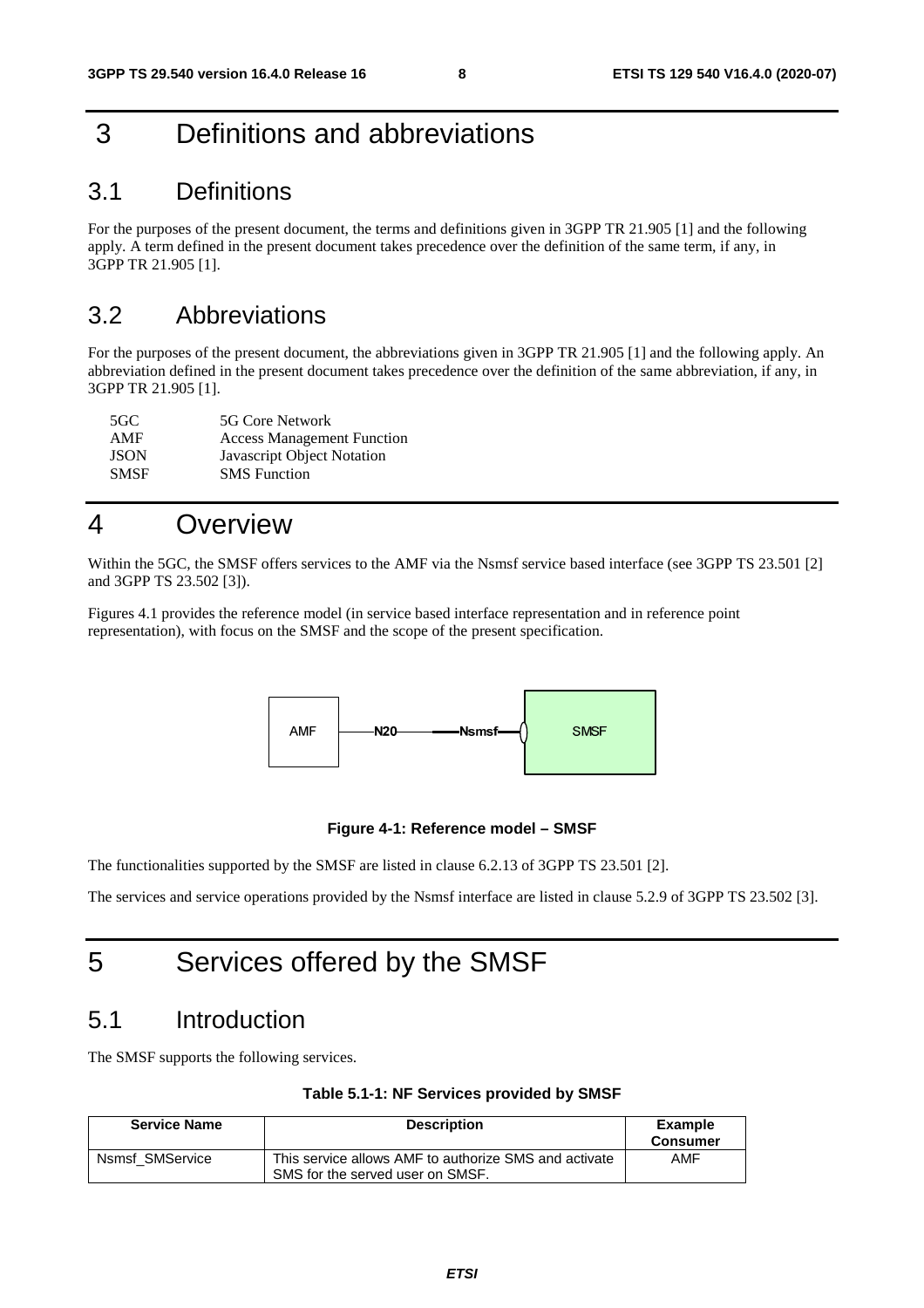Table 5.1-2 summarizes the corresponding APIs defined for this specification.

| <b>Service Name</b> | <b>Clause</b> | <b>Description</b>    | <b>OpenAPI Specification File</b> | apiName   | Annex |
|---------------------|---------------|-----------------------|-----------------------------------|-----------|-------|
| Nsmsf SMService     | 6.1           | <b>SMSF SMService</b> | TS29540 Nsmsf SMService.vaml      | nsmsf-sms | A.2   |

# 5.2 Nsmsf\_SMService Service

## 5.2.1 Service Description

The Nsmsf\_SMService service provides the service capability for the NF Service Consumer (e.g. AMF) to authorize SMS and activate SMS for a service user on SMSF. The following are the key functionalities of this NF service:

- Activation or deactivation of SMS service for a given service user, which results in creating/updating/deleting an UE Context for SMS in SMSF;
- Send SMS payload in uplink direction to SMSF;

The Nsmsf\_SMService service supports the following service operations.

**Table 5.2.1-1: Service operations supported by the Nsmsf\_SMService service** 

| <b>Service Operations</b> | <b>Description</b>                                                                                                       | <b>Operation</b><br><b>Semantics</b> | <b>Example</b><br>Consumer(s) |
|---------------------------|--------------------------------------------------------------------------------------------------------------------------|--------------------------------------|-------------------------------|
| Activate                  | Activate SMS service for a given service user,<br>which results in creating or updating a UE<br>Context for SMS in SMSF. | Request/Response                     | <b>AMF</b>                    |
| Deactivate                | Deactivate SMS service for a given service<br>user, which results in deleting a UE Context for<br>SMS in SMSF.           | Request/Response                     | <b>AMF</b>                    |
| <b>UplinkSMS</b>          | Send SMS payload in uplink direction to<br>SMSF:                                                                         | Request/Response                     | <b>AMF</b>                    |

# 5.2.2 Service Operations

#### 5.2.2.1 Introduction

This clause introduces the related procedures using Nsmsf\_SMService service operations for supporting SMS service.

#### 5.2.2.2 Activate

#### 5.2.2.2.1 General

The Activate service operation shall be used by the NF Service Consumer (e.g. AMF) to activate SMS service for a given service user, which results in creating or updating an individual UE Context for SMS in the SMSF, in the following procedures:

- Registration Procedure for SMS over NAS (see clause 4.13.3.1 of 3GPP TS 23.502 [3]);
- Registration Update Procedure for SMS over NAS due to AMF change (see clause 4.13.3.1 of 3GPP TS 23.502 [3]);

There shall be only one individual UE Context for SMS per service user.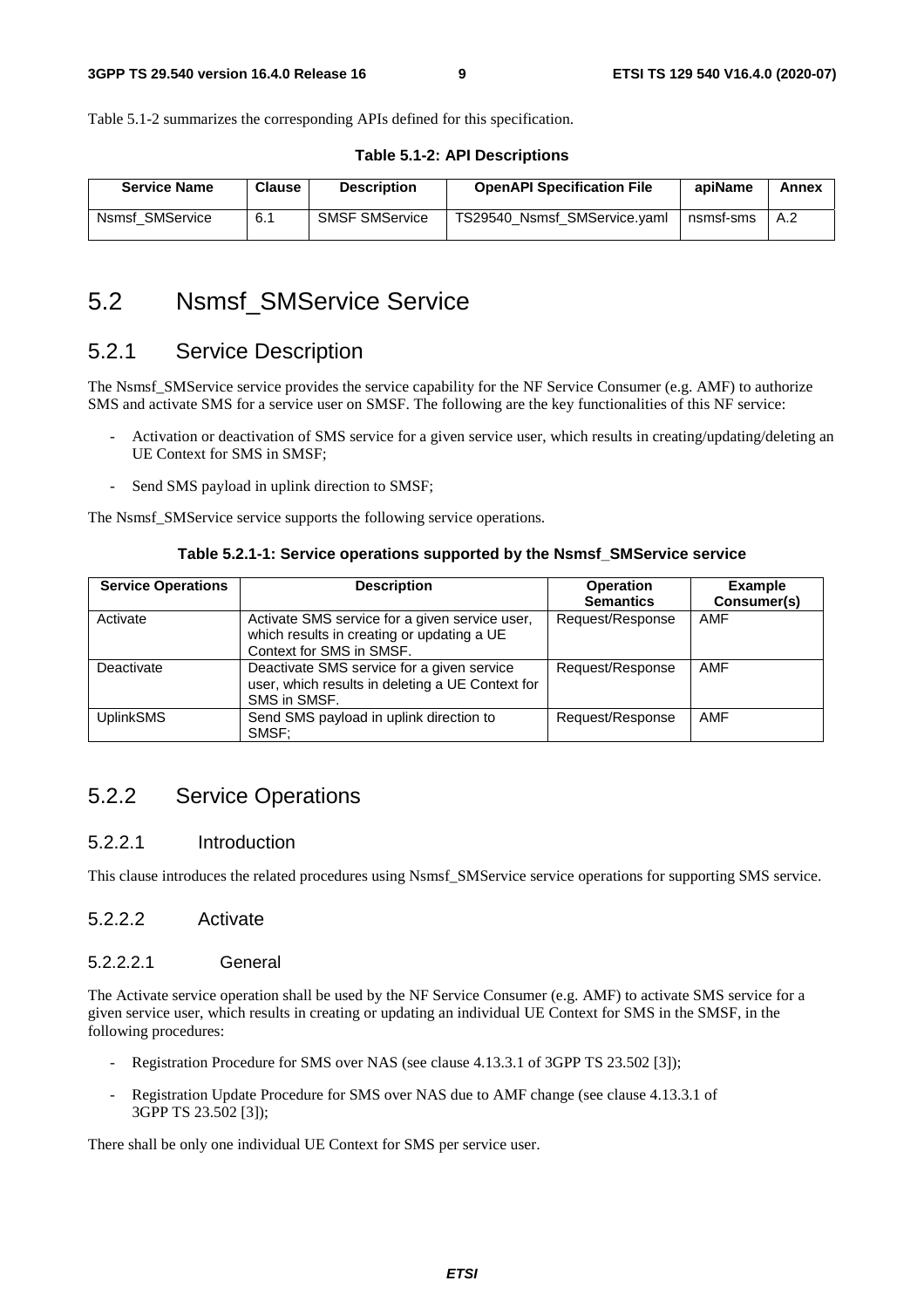#### 5.2.2.2.2 Registration procedure using Activate service operation

The NF Service Consumer (e.g. AMF) shall activate SMS service for a given service user by using the HTTP PUT method as shown in Figure 5.2.2.2.2-1.



**Figure 5.2.2.2.2-1: Activation of SMS service** 

1. The NF Service Consumer (e.g. AMF) shall send a PUT request to the resource representing the UE Context for SMS (i.e. …/ue-contexts/{supi}) in the SMSF to activate SMS service for a given service user. The payload body of the PUT request shall contain a representation of the individual UE Context resource to be created or updated.

Depending on whether the target UE Context for SMS has already been created, the SMSF performs 2a or 2b:

2a. If the target UE Context for SMS is not created in SMSF, the SMSF retrieves subscription data from the UDM, performs service authorization for the given UE, and create UE Context for SMS for this UE;

If successful, "201 Created" shall be returned, the payload body of the PUT response shall contain the representation of the created resource and the "Location" header shall contain the URI of the created resource.

2b. If the target UE Context for SMS has already been created, the SMSF updates the UE Context for SMS with the NF Service Consumer (e.g. AMF) provided parameters.

If successful, "204 No Content" shall be returned.

2c. On failure, the appropriate HTTP status code (e.g. "403 Forbidden") indicating the error shall be returned.

 A ProblemDetails IE shall be included in the payload body of PUT response, with the "cause" attribute of ProblemDetails set to application error codes specified in table 6.1.7.3-1.

#### 5.2.2.3 Deactivate

#### 5.2.2.3.1 General

The Deactivate service operation shall be used by the NF Service Consumer (e.g. AMF) to deactivate SMS service for a given service user, which results in deleting an individual UE Context for SMS in the SMSF, in the following procedures:

- De-Registration Procedure for SMS over NAS (see clause 4.13.3.2 of 3GPP TS 23.502 [3]);

#### 5.2.2.3.2 De-Registration procedure using Deactivate service operation

The NF Service Consumer (e.g. AMF) shall deactivate SMS service for a given service user by using the HTTP DELETE method as shown in Figure 5.2.2.3.2-1.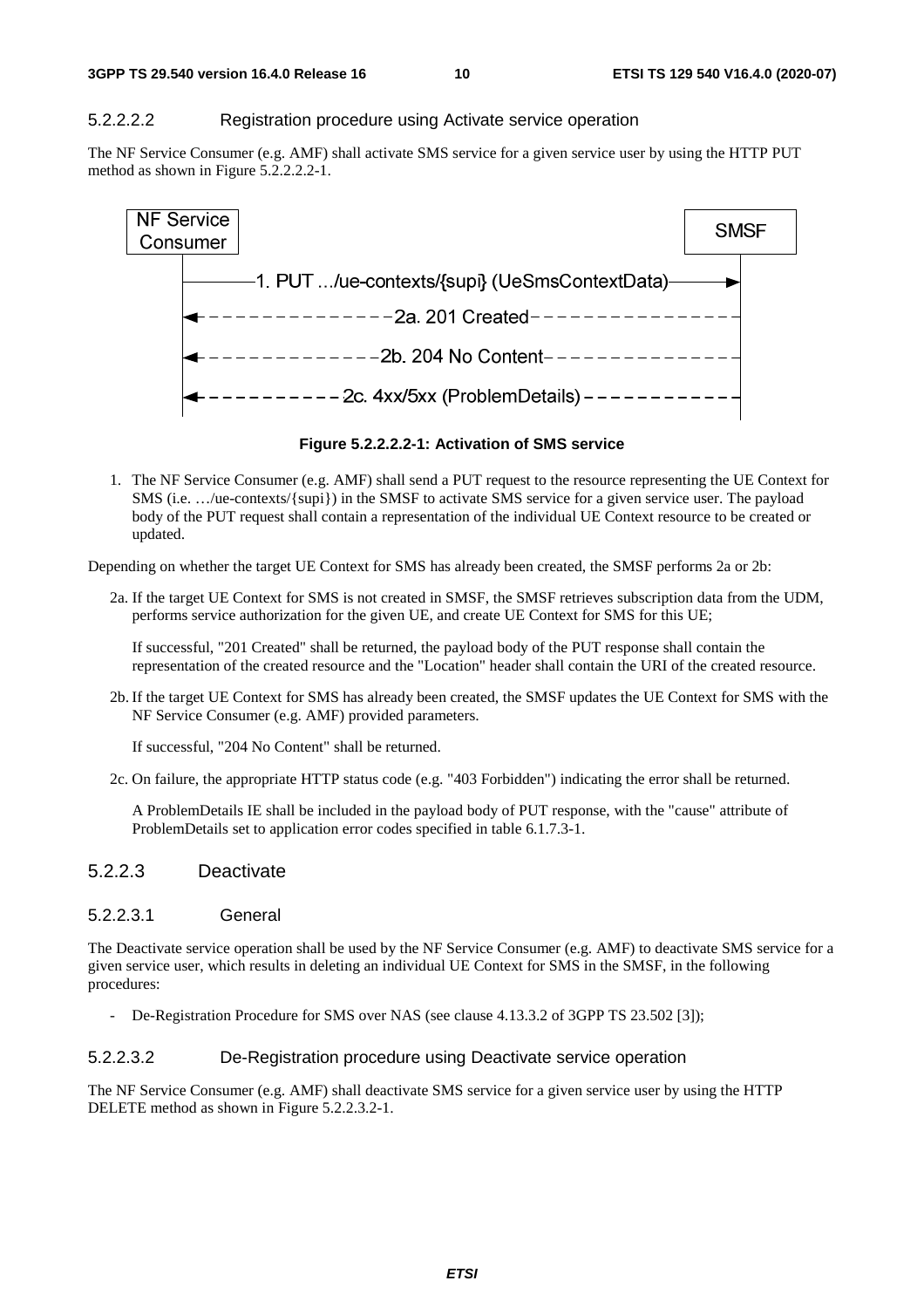

**Figure 5.2.2.3.2-1: Deactivation of SMS service** 

- 1. The NF Service Consumer (e.g. AMF) shall send a DELETE request to the resource representing the UE Context for SMS (i.e. …/ue-contexts/{supi}) in the SMSF.
- 2a. The SMSF deactivates the SMS service for the service user, and deletes the UE context for SMS from the SMSF.

On success, "204 No Content" shall be returned.

2b. On failure, the appropriate HTTP status code (e.g. "403 Forbidden") indicating the error shall be returned.

 A ProblemDetails IE shall be included in the payload body of DELETE response, with the "cause" attribute of ProblemDetails set to application error codes specified in table 6.1.7.3-1.

#### 5.2.2.4 UplinkSMS

#### 5.2.2.4.1 General

The UplinkSMS service operation shall be used by NF Service Consumer (e.g. AMF) to send SMS payload (e.g. SMS message or Ack) in the uplink direction to SMSF, in the following procedures:

- MO SMS delivery procedure (see clause 4.13.3.3-4.13.3.5 of 3GPP TS 23.502 [3]);
- MT SMS delivery procedure (see clause 4.13.3.6-4.13.3.8 of 3GPP TS 23.502 [3]);

#### 5.2.2.4.2 Procedures of sending SMS payload in uplink direction using UplinkSMS service operation

The NF Service Consumer (e.g. AMF) shall send SMS payload in uplink direction by using the "sendsms" custom operation as shown in Figure 5.2.2.4.2-1.



**Figure 5.2.2.4.2-1: Send SMS payload in uplink direction** 

- 1. The NF Service Consumer (e.g. AMF) shall send a POST request to the resource representing the UEContext (i.e. …/ue-contexts/{supi}/sendsms) of the SMSF. The payload body of the POST request shall contain the SMS record to be sent.
- 2a. On success, "200 OK" shall be returned with "SmsRecordDeliveryData" object in the response body.

 The SMSF may immediately respond to the NF service consumer, after successful inspection of the SMS payload, and set the "deliveryStatus" attribute to "SMS\_DELIVERY\_SMSF\_ACCEPTED"; the SMSF may also attempt to forward the SMS payload to SMS-GMSC/IWMSC/IP-SM-GW/SMS Router.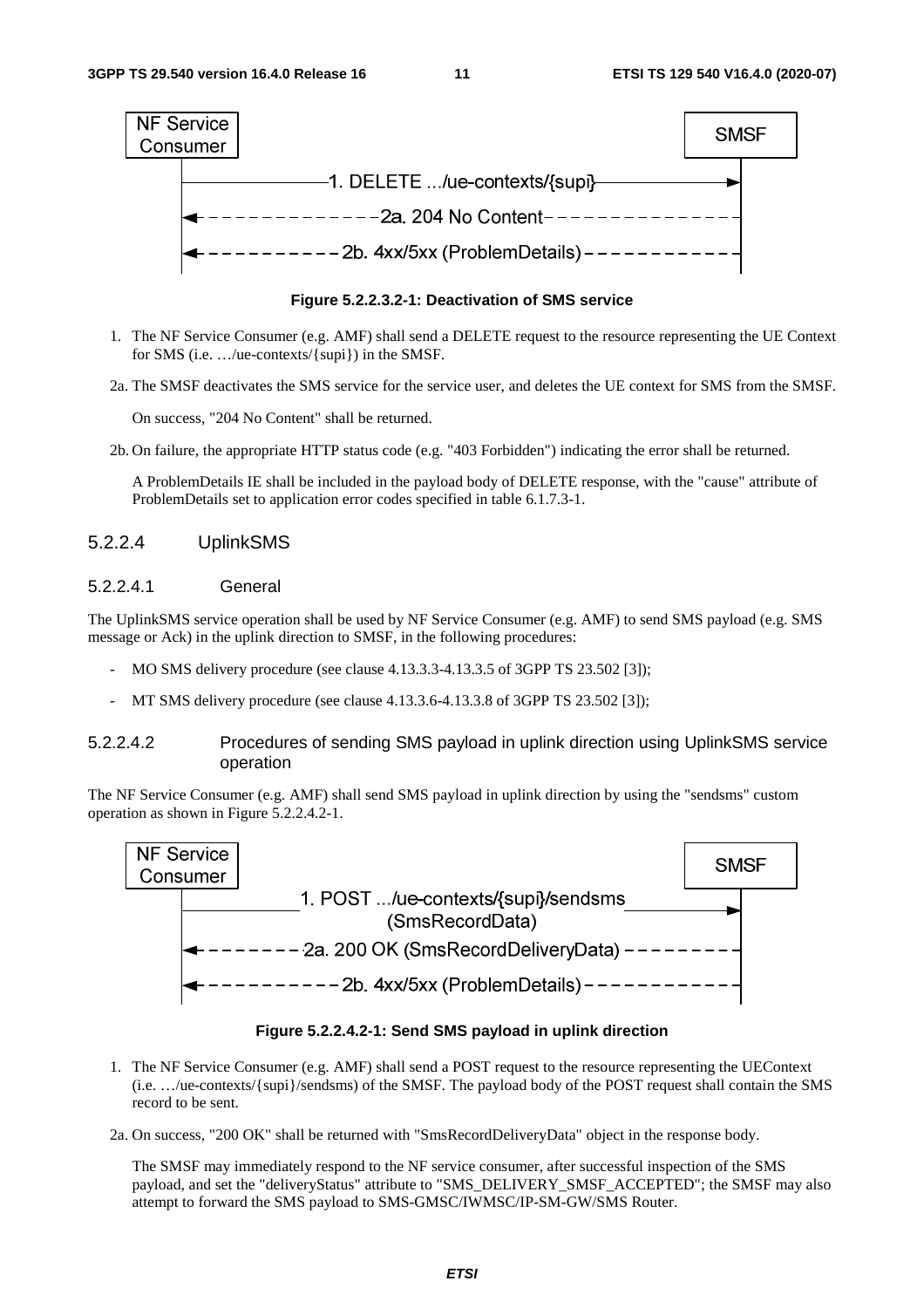NOTE: The interaction between SMSF and SMS-GMSC/IWMSC/IP-SM-GW/SMS Router is out of the scope of this specification.

If successful, "200 OK" shall be returned. If needed, the payload body of the POST response shall contain the status of SMS record delivery attempts at the SMSF.

2b. On failure, the appropriate HTTP status code (e.g. "403 Forbidden") indicating the error shall be returned.

 A ProblemDetails IE shall be included in the payload body of POST response, with the "cause" attribute of ProblemDetails set to application error codes specified in table 6.1.7.3-1.

# 6 API Definitions

# 6.1 Nsmsf\_SMService Service API

## 6.1.1 API URI

The Nsmsf\_SMService shall use the Nsmsf\_SMService API.

The request URI used in HTTP request from the NF service consumer towards the NF service producer shall have the structure defined in clause 4.4.1 of 3GPP TS 29.501 [5], i.e.:

#### **{apiRoot}/<apiName>/<apiVersion>/<apiSpecificResourceUriPart>**

with the following components:

- The {apiRoot} shall be set as described in 3GPP TS 29.501 [5].
- The <apiName> shall be "nsmsf-sms".
- The  $\langle$ apiVersion $>$ shall be "v2".
- The <apiSpecificResourceUriPart> shall be set as described in clause 6.1.3.

### 6.1.2 Usage of HTTP

#### 6.1.2.1 General

HTTP/2, as defined in IETF RFC 7540 [7], shall be used as specified in clause 5 of 3GPP TS 29.500 [4].

#### 6.1.2.2 HTTP standard headers

#### 6.1.2.2.1 General

The usage of HTTP standard headers is specified in clause 5.2.2 of 3GPP TS 29.500 [4].

#### 6.1.2.2.2 Content type

The following content types shall be supported:

- the JSON format (IETF RFC 8259 [8]). The use of the JSON format shall be signalled by the content type "application/json". See also clause 5.4 of 3GPP TS 29.500 [4].
- the Problem Details JSON Object (IETF RFC 7807 [17]). The use of the Problem Details JSON object in a HTTP response body shall be signalled by the content type "application/problem+json".

Multipart messages shall also be supported (see clause 6.1.2.4) using the content type "multipart/related", comprising:

one JSON body part with the "application/json" content type; and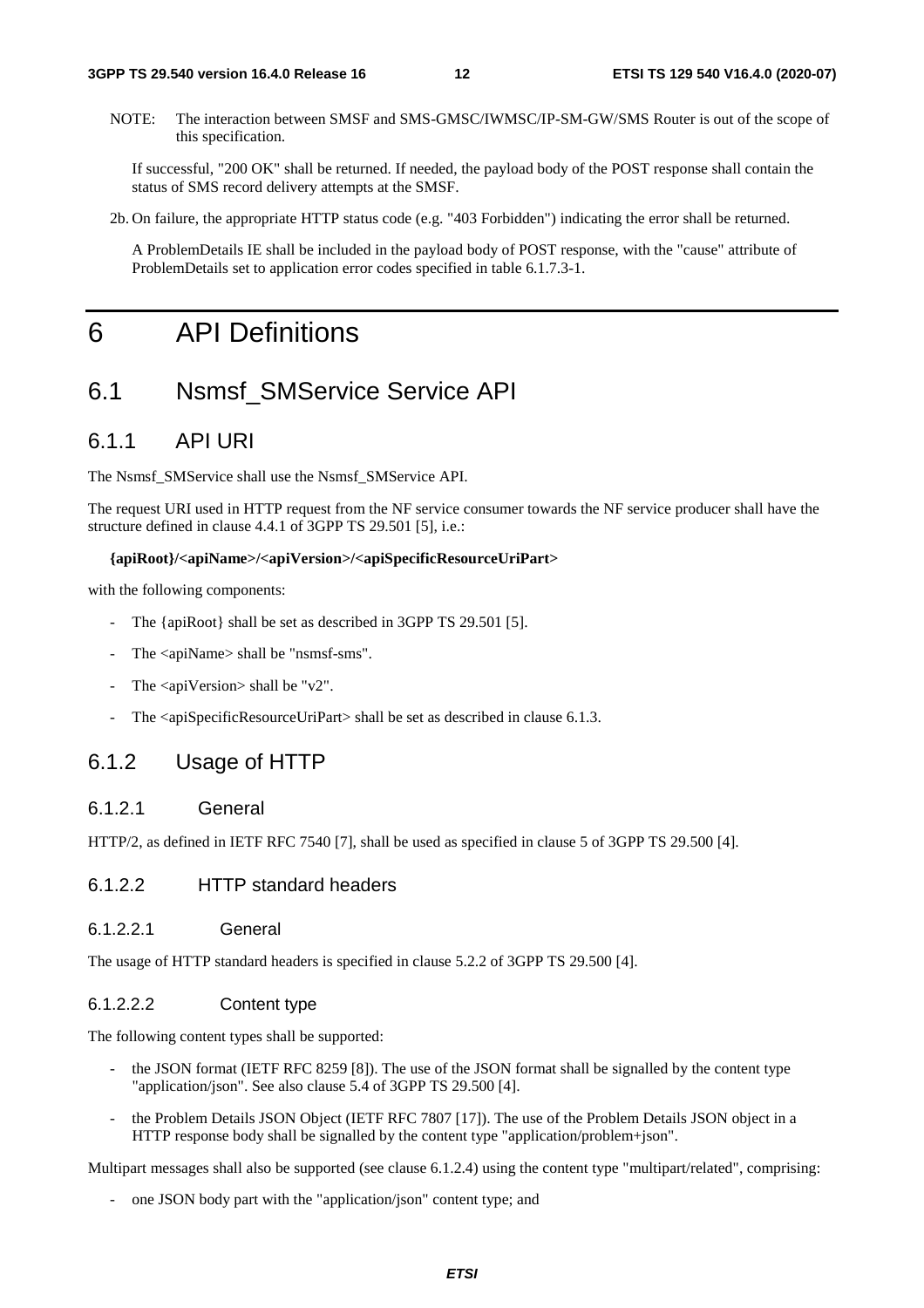one binary body part with 3gpp vendor specific content subtypes.

The 3gpp vendor specific content subtypes defined in Table 6.1.2.2.2-1 shall be supported.

**Table 6.1.2.2.2-1: 3GPP vendor specific content subtypes** 

| content subtype | <b>Description</b>                                                                     |
|-----------------|----------------------------------------------------------------------------------------|
| vnd.3qpp.sms    | Binary encoded payload, encoding SMS payload, as specified in                          |
|                 | 3GPP TS 23.040 [11] and 3GPP TS 24.011 [12].                                           |
| NOTE:           | Using 3GPP vendor content subtypes allows to describe the nature of the opaque payload |
|                 | (e.g. SMS payload) without having to rely on metadata in the JSON payload.             |

See clause 6.1.2.4 for the binary payloads supported in the binary body part of multipart messages.

#### 6.1.2.3 HTTP custom headers

#### 6.1.2.3.1 General

In this release of this specification, no custom headers specific to the Nsmsf\_SMService service are defined. For 3GPP specific HTTP custom headers used across all service based interfaces, see clause 5.2.3 of 3GPP TS 29.500 [4].

#### 6.1.2.4 HTTP multipart messages

HTTP multipart messages shall be supported, to transfer opaque SMS payload (e.g. SMS message, CP Ack, etc.), in the following service operations (and HTTP messages):

UplinkSMS service operation:

HTTP multipart messages shall include one JSON body part and one binary body part comprising content of SMS payload content (see clause 6.1.6.4).

The JSON body part shall be the "root" body part of the multipart message. It shall be encoded as the first body part of the multipart message. The "Start" parameter does not need to be included.

The multipart message shall include a "type" parameter (see IETF RFC 2387 [9]) specifying the media type of the root body part, i.e. "application/json".

NOTE: The "root" body part (or "root" object) is the first body part the application processes when receiving a multipart/related message, see IETF RFC 2387 [9]. The default root is the first body within the multipart/related message. The "Start" parameter indicates the root body part, e.g. when this is not the first body part in the message.

A binary body part shall include a Content-ID header (see IETF RFC 2045 [10]), and the JSON body part shall make a reference to the binary body part using the Content-ID header field.

Examples of multipart/related messages can be found in Annex B.

### 6.1.3 Resources

#### 6.1.3.1 Overview

The figure 6.1.3.1-1 describes the resource URI structure of the Nsmsf-sms API.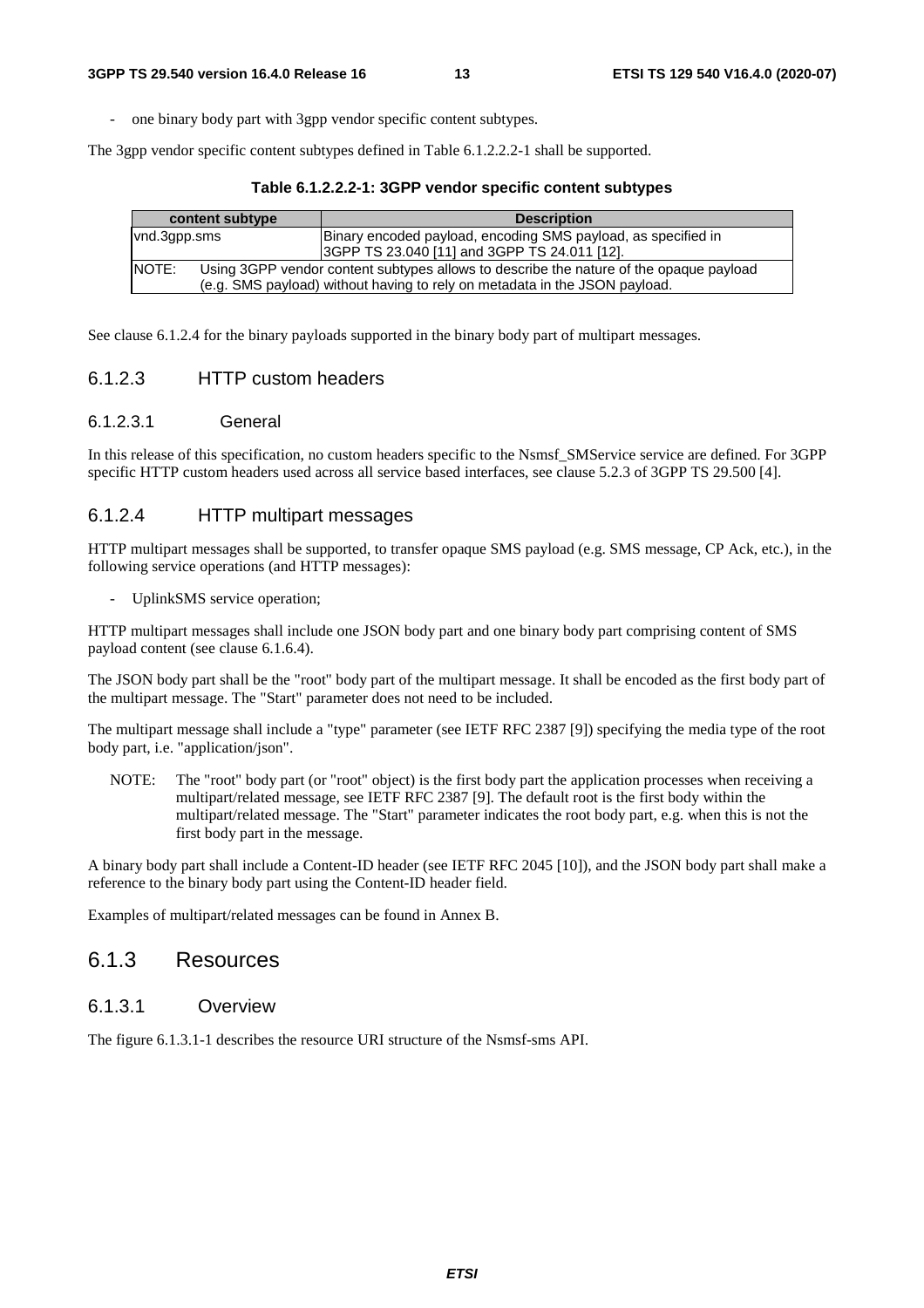





Table 6.1.3.1-1 provides an overview of the resources and applicable HTTP methods.

| Resource name    | <b>Resource URI</b>         | <b>HTTP</b><br>method<br>or<br>custom<br>operation | <b>Description</b>                                                     |
|------------------|-----------------------------|----------------------------------------------------|------------------------------------------------------------------------|
| <b>UEContext</b> | /ue-contexts/{supi}         | <b>PUT</b>                                         | It is used for the Activate service                                    |
| (Document)       |                             |                                                    | operation, for the purpose of:<br>- Activate SMS service for a given   |
|                  |                             |                                                    | UE, which results in creating an<br>individual UE Context resource in  |
|                  |                             |                                                    | SMSF.                                                                  |
|                  |                             |                                                    | - Update SMS service parameters                                        |
|                  |                             |                                                    | for a given UE, which results in                                       |
|                  |                             |                                                    | updating an existing individual UE<br>Context resource in SMSF.        |
|                  |                             | <b>DELETE</b>                                      | It is used for the Deactivate service                                  |
|                  |                             |                                                    | operation, for the purpose of:<br>- Deactivate SMS service for a given |
|                  |                             |                                                    | UE, which results in deleting an                                       |
|                  |                             |                                                    | existing individual UE Context                                         |
|                  |                             |                                                    | resource in SMSF.                                                      |
|                  | /ue-contexts/{supi}/sendsms | sendsms                                            | It is used for the UplinkSMS service                                   |
|                  |                             | (POST)                                             | operation, to allow NF Service                                         |
|                  |                             |                                                    | Consumer to send SMS payload in<br>uplink direction.                   |

**Table 6.1.3.1-1: Resources and methods overview** 

# 6.1.3.2 Resource: UEContexts (Store)

#### 6.1.3.2.1 Description

This resource represents the collection of UE Context for SMS in SMSF.

This resource is modelled with the Store resource archetype (see clause C.2 of 3GPP TS 29.501 [5]).

No HTTP method has been defined for this resource.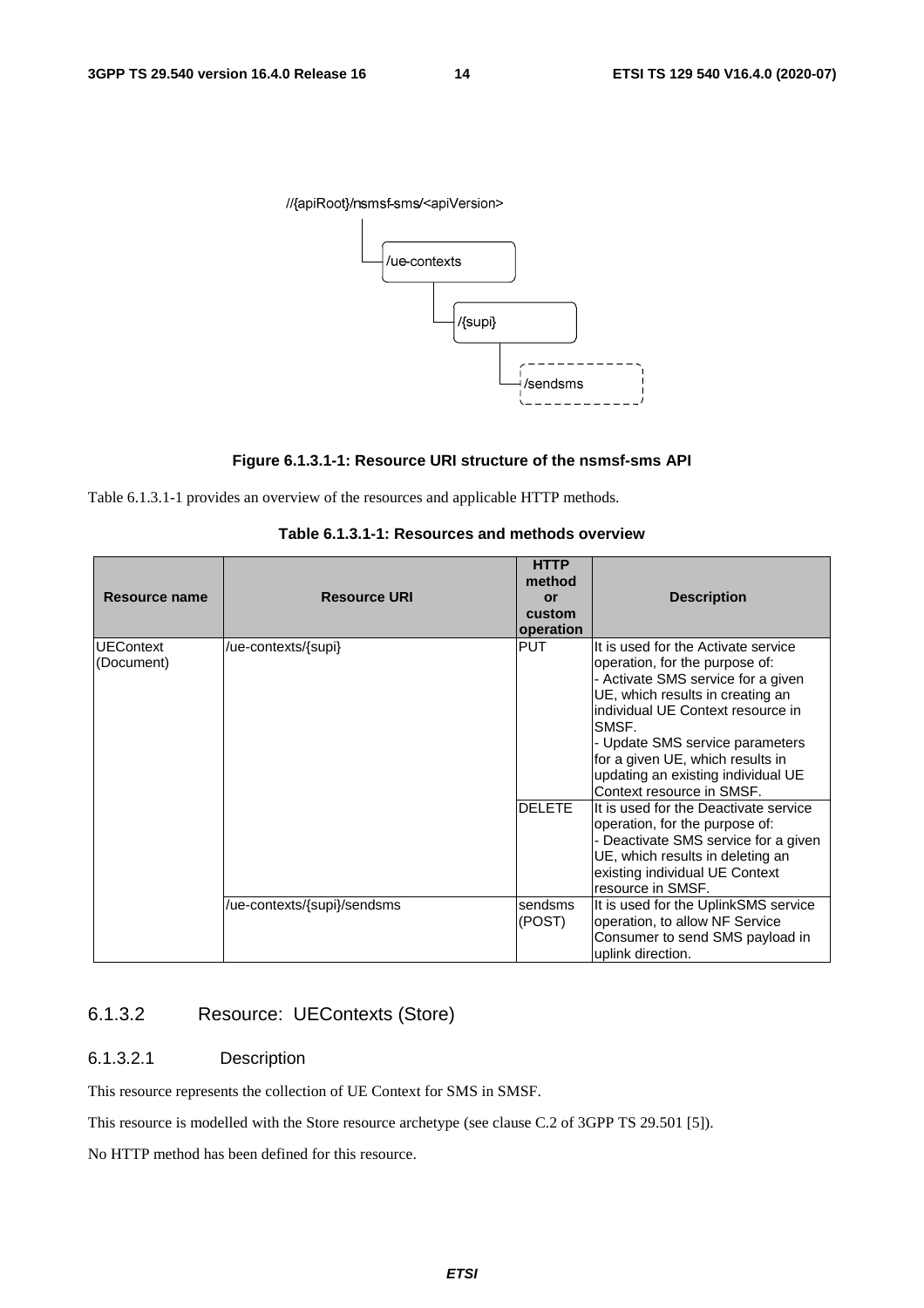#### 6.1.3.2.2 Resource Definition

Resource URI: {apiRoot}/nsmsf-sms/<apiVersion>/ue-contexts

This resource shall support the resource URI variables defined in table 6.1.3.2.2-1.

#### **Table 6.1.3.2.2-1: Resource URI variables for this resource**

| <b>Name</b> | Data type | <b>Definition</b>          |
|-------------|-----------|----------------------------|
| apiRoot     | Istring   | See<br>clause<br><b>0.</b> |
|             |           |                            |

#### 6.1.3.2.3 Resource Standard Methods

No HTTP method has been defined for the UE Context collection resource.

#### 6.1.3.3 Resource: UEContext (Document)

#### 6.1.3.3.1 Description

This resource represents an individual UE Context for SMS in SMSF.

This resource is modelled with the Document resource archetype (see clause C.2 of 3GPP TS 29.501 [5]).

A PUT method to this resource can be invoked by the NF Service Consumer (e.g. AMF) to:

- activate SMS service for a given UE, which results in creating new individual UE Context for SMS in SMSF, during the Registration procedure for SMS over NAS (see 3GPP TS 23.502 [3] clause 4.13.3.1);
- update SMS service parameters for a given UE, which results in updating individual UE Context for SMS in SMSF, , during the Registration Update procedure due to AMF change (see 3GPP TS 23.502 [3] clause 4.13.3.1).

A DELETE method to this resource can be invoked by the NF Service Consumer (e.g. AMF) to:

- deactivate SMS service for a given UE, which results in deleting existing individual UE Context for SMS in SMSF, during the De-Registration procedure form SMS over NAS (see 3GPP TS 23.502 [3] clause 4.13.3.2).

#### 6.1.3.3.2 Resource Definition

Resource URI: {apiRoot}/nsmsf-sms/<apiVersion>/ue-contexts/{supi}

This resource shall support the resource URI variables defined in table 6.1.3.3.2-1.

#### **Table 6.1.3.2.2-1: Resource URI variables for this resource**

| <b>Name</b> | Data type | <b>Definition</b>                                                                        |
|-------------|-----------|------------------------------------------------------------------------------------------|
| apiRoot     | Istrina   | ISee clause 6.1.1                                                                        |
| <b>Supi</b> | Supi      | Represents the Subscription Permanent Identifier (see 3GPP TS 23.501 [2] clause<br>5.9.2 |
|             |           |                                                                                          |

#### 6.1.3.3.3 Resource Standard Methods

#### 6.1.3.3.3.1 PUT

This method creates an individual resource of UE Context for SMS in the SMSF, or updates the indicated resource of UE Context for SMS in the SMSF.

This method shall support the URI query parameters specified in table 6.1.3.3.3.1-1.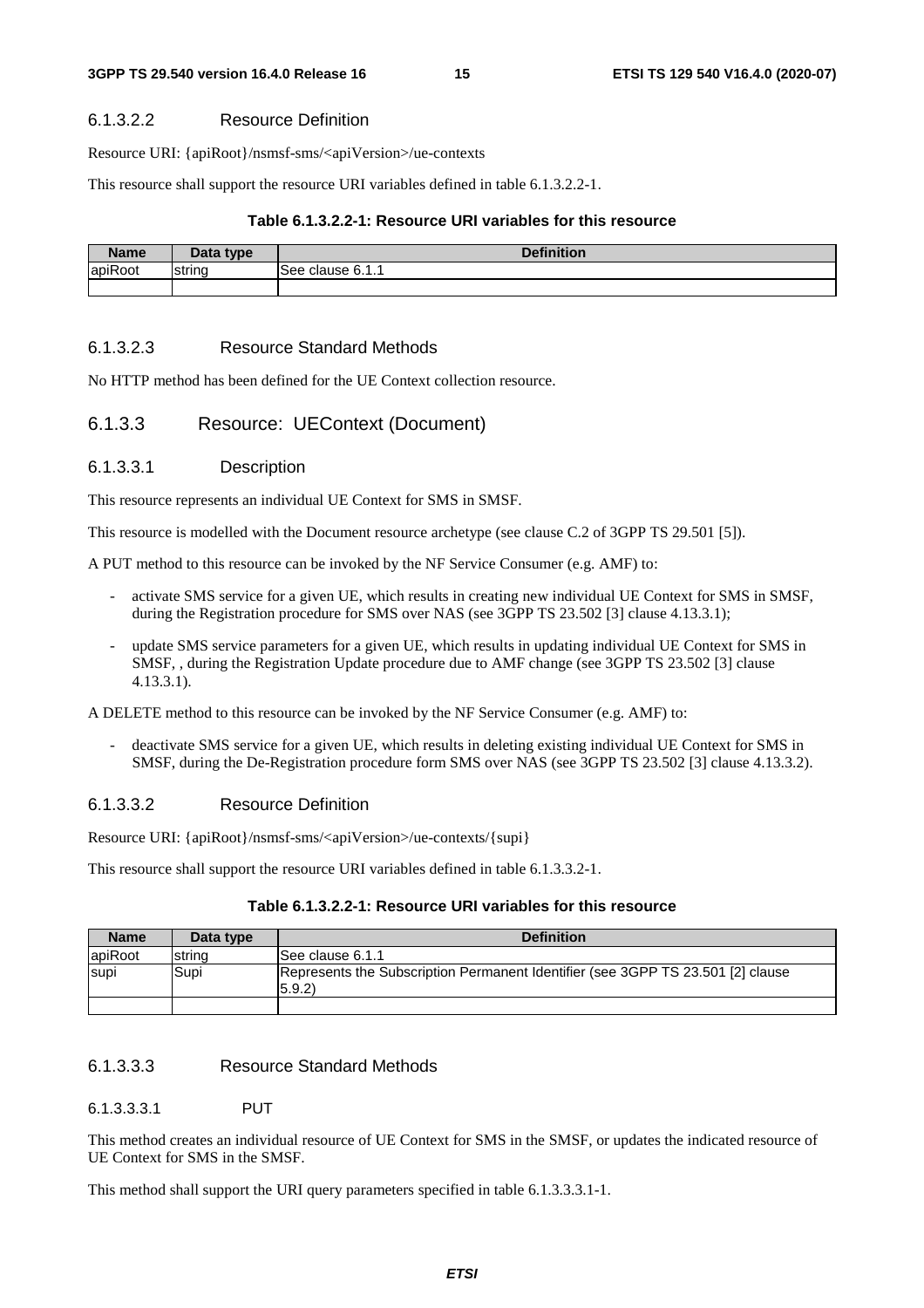#### **Table 6.1.3.3.3.1-1: URI query parameters supported by the PUT method on this resource**

| <b>Name</b> | Data type | Cardinality | <b>Description</b> |
|-------------|-----------|-------------|--------------------|
| n/a         |           |             |                    |

This method shall support the request data structures specified in table 6.1.3.3.3.1-2 and the response data structures and response codes specified in table 6.1.3.3.3.1-3.

#### **Table 6.1.3.3.3.1-2: Data structures supported by the PUT Request Body on this resource**

| Data type       |   | <b>Cardinality</b> | <b>Description</b>                                                        |
|-----------------|---|--------------------|---------------------------------------------------------------------------|
| lUeSmsContextDa | м |                    | Representation of the UE Context for SMS to be created in the SMSF, or to |
| Ita             |   |                    | Ibe updated in the SMSF.                                                  |

#### **Table 6.1.3.3.3.1-3: Data structures supported by the PUT Response Body on this resource**

| Data type            | P        | <b>Cardinality</b> | <b>Response</b><br>codes | <b>Description</b>                                                                                                                                                                                                                                                                                                                    |
|----------------------|----------|--------------------|--------------------------|---------------------------------------------------------------------------------------------------------------------------------------------------------------------------------------------------------------------------------------------------------------------------------------------------------------------------------------|
| UeSmsContextDa<br>ta | м        |                    | 201<br>Created           | This case represents the successful creation of an UE Context<br>lfor SMS.                                                                                                                                                                                                                                                            |
| n/a                  |          |                    | 204 No<br>Content        | This case represents the successful update of an UE Context<br>for SMS.                                                                                                                                                                                                                                                               |
| lProblemDetails      | $\Omega$ | 0.1                | 403<br>Forbidden         | When used to represent the failure of creation / update of an<br>UE Context for SMS, the "cause" attribute of the<br>"ProblemDetails" shall be set to one of the following application<br>error codes:<br>SERVICE NOT ALLOWED, if SMS service is not<br>$\sim$ 10 $\pm$<br>allowed for the given service user;                        |
| lProblemDetails      | $\Omega$ | 0.1                | 404 Not<br>Found         | When used to represent the failure of creation / update of an<br>UE Context for SMS, the "cause" attribute of the<br>"ProblemDetails" shall be set to one of the following application<br>error codes:<br>USER_NOT_FOUND, if the provided subscriber<br>$\sim$<br>identifier is invalid or the service user is not found from<br>UDM: |

#### **Table 6.1.3.3.3.1-4: Headers supported by the 201 Response Code on this resource**

| <b>Name</b> | Data type |   | Cardinality | <b>Description</b>                                                                                                                                    |
|-------------|-----------|---|-------------|-------------------------------------------------------------------------------------------------------------------------------------------------------|
| Location    | string    | M |             | Contains the URI of the newly created resource, according to<br>the structure: {apiRoot}/nsmsf-sms/ <apiversion>/ue-<br/>contexts/{supi}</apiversion> |

#### 6.1.3.3.3.2 DELETE

This method deletes an individual resource of UE Context for SMS in the SMSF.

This method shall support the URI query parameters specified in table 6.1.3.3.3.2-1.

#### **Table 6.1.3.3.3.2-1: URI query parameters supported by the DELETE method on this resource**

| Name | <b>Data type</b> | Cardinalitv | <b>Description</b> |
|------|------------------|-------------|--------------------|
| ln/a |                  |             |                    |

This method shall support the request data structures specified in table 6.1.3.3.3.2-2 and the response data structures and response codes specified in table 6.1.3.3.3.2-3.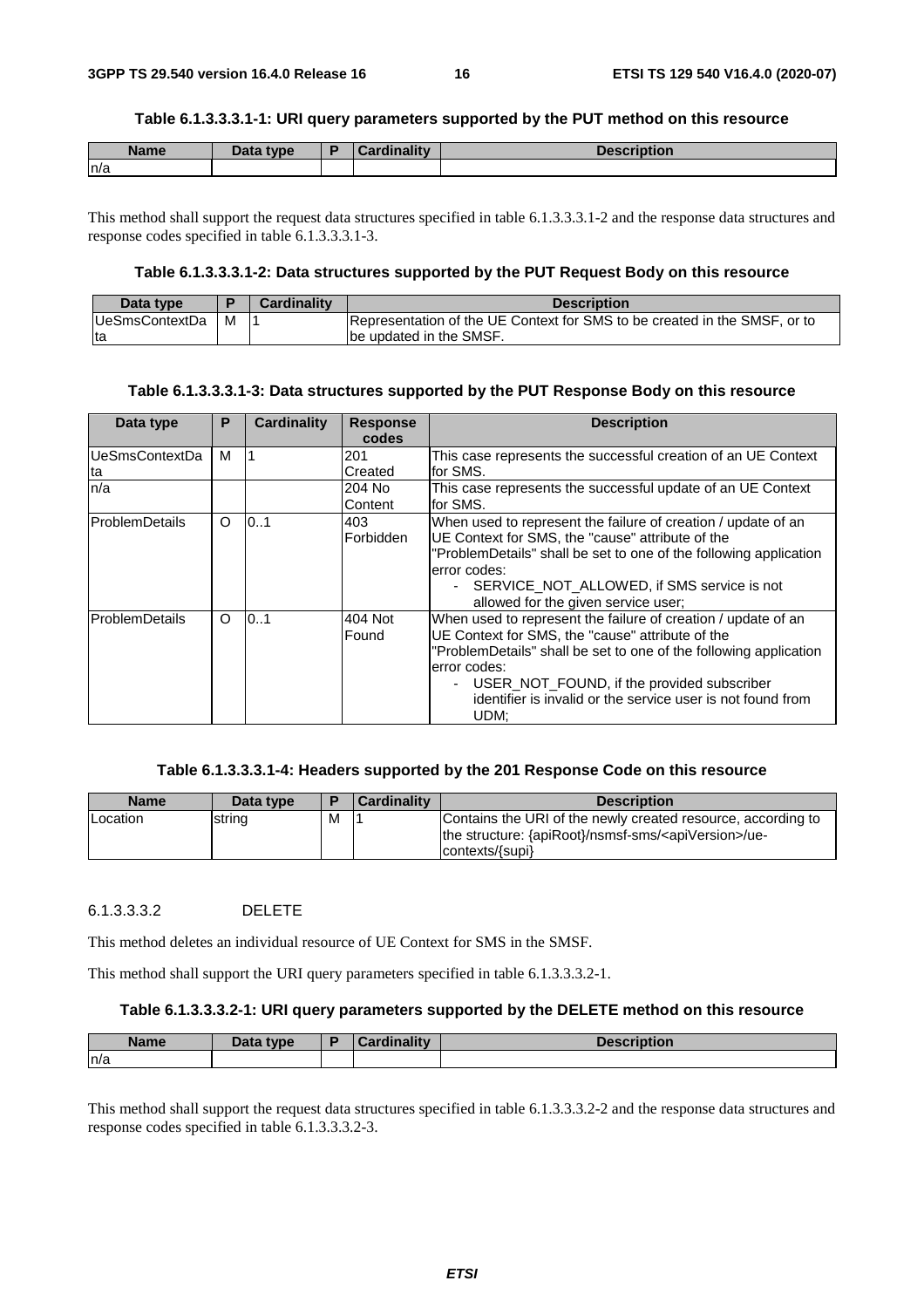#### **Table 6.1.3.3.3.2-2: Data structures supported by the DELETE Request Body on this resource**

| Data type | Cardinality | <b>Description</b> |
|-----------|-------------|--------------------|
| ln/a      |             |                    |

#### **Table 6.1.3.3.3.2-3: Data structures supported by the DELETE Response Body on this resource**

| Data type              | P | Cardinality | <b>Response</b><br>codes | <b>Description</b>                                                                                                                                                                                                                                                                               |
|------------------------|---|-------------|--------------------------|--------------------------------------------------------------------------------------------------------------------------------------------------------------------------------------------------------------------------------------------------------------------------------------------------|
| ln/a                   |   |             | 204 No<br><b>Content</b> | This case represents a successful deletion of an UE Context for<br><b>SMS.</b>                                                                                                                                                                                                                   |
| <b>IProblemDetails</b> |   | 10.1        | 404 Not<br>Found         | When used to represent an unsuccessful deletion of an UE<br>Context for SMS, the "cause" attribute of the "ProblemDetails"<br>shall be set to one of the following application error codes:<br>- CONTEXT_NOT_FOUND, if the UE context for SMS to<br>be operated is invalid or not found in SMSF. |

#### 6.1.3.3.4 Resource Custom Operations

#### 6.1.3.3.4.1 Overview

#### **Table 6.1.3.3.4.1-1: Custom operations**

| <b>Operation Name</b> | <b>Custom operaration URI</b> | <b>Mapped HTTP</b><br>method | <b>Description</b>                        |
|-----------------------|-------------------------------|------------------------------|-------------------------------------------|
| <b>Sendsms</b>        | /ue-contexts/{supi}/sendsms   | POST                         | Send SMS payload in uplink<br>Idirection. |

#### 6.1.3.3.4.2 Operation: sendsms

#### 6.1.3.3.4.2.1 Description

This custom operation is used for NF Service Consumers to send SMS record in uplink direction.

#### 6.1.3.3.4.2.2 Operation Definition

This custom operation is used to send a SMS payload to an individual UEContext resource in the SMSF.

This operation shall support the request data structures specified in table 6.1.3.3.4.2.2-1 and the response data structure and response codes specified in table 6.1.3.3.4.2.2-2.

#### **Table 6.1.3.3.4.2.2-1: Data structures supported by the POST Request Body on this resource**

| Data type            |   | Cardinality | <b>Description</b>                                          |
|----------------------|---|-------------|-------------------------------------------------------------|
| <b>SmsRecordData</b> | м |             | Representation of the SMS Record to be created in the SMSF. |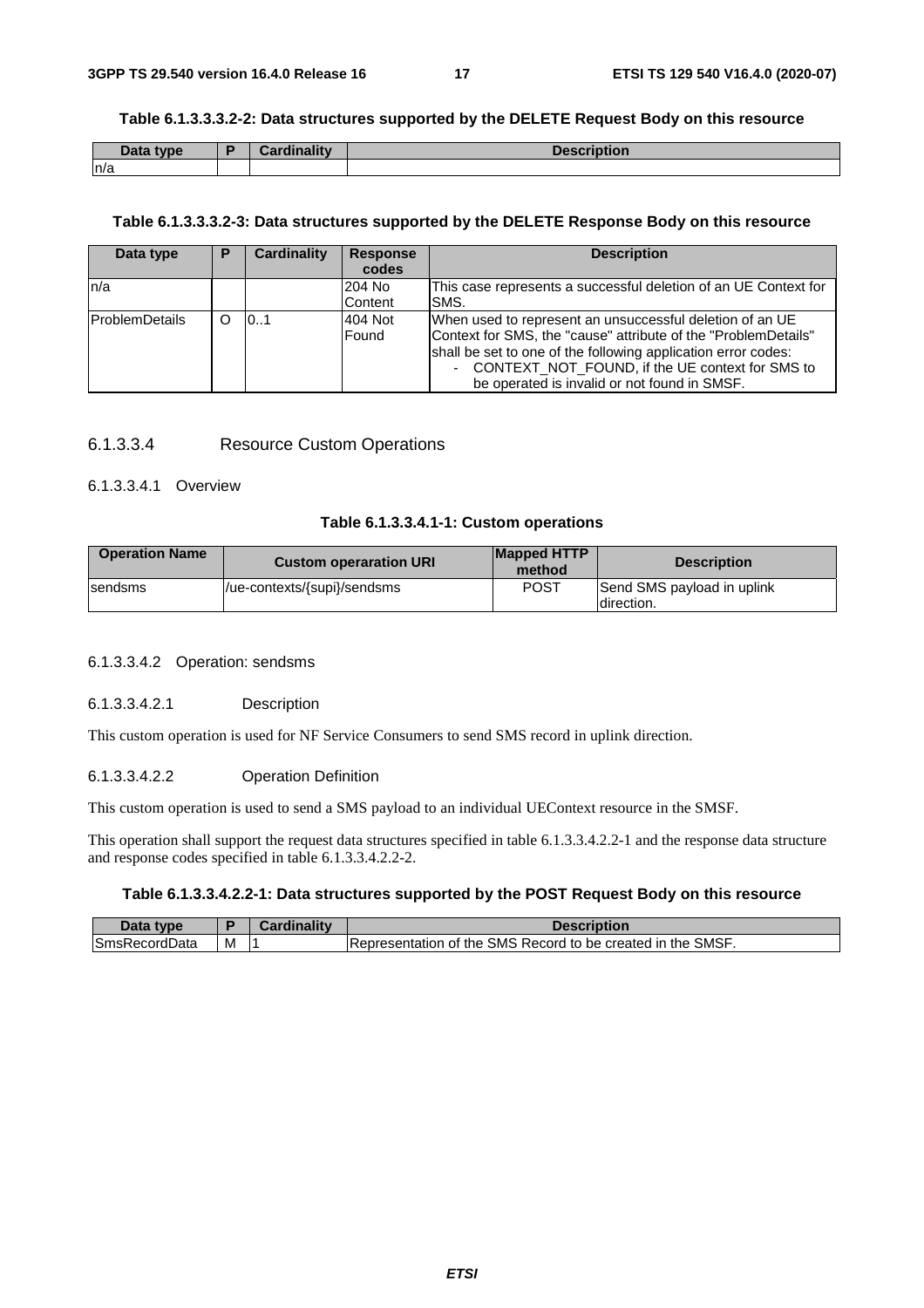| Data type             | Р       | <b>Cardinality</b> | <b>Response</b> | <b>Description</b>                                            |
|-----------------------|---------|--------------------|-----------------|---------------------------------------------------------------|
|                       |         |                    | codes           |                                                               |
| lSmsRecordDelive      | м       |                    | 200 OK          | This case represents the successful of sending SMS record in  |
| ryData                |         |                    |                 | uplink direction, with necessary response data.               |
| <b>ProblemDetails</b> | $\circ$ | 0.1                | 400 Bad         | This case represents an unsuccessful delivery of SMS payload. |
|                       |         |                    | Request         | The "cause" attribute may be used to indicate one of the      |
|                       |         |                    |                 | following application errors:                                 |
|                       |         |                    |                 | SMS_PAYLOAD_MISSING, if the expected SMS                      |
|                       |         |                    |                 | payload content is missing;                                   |
|                       |         |                    |                 | SMS_PAYLOAD_ERROR, if error exists in the SMS                 |
|                       |         |                    |                 | payload content.                                              |
| <b>ProblemDetails</b> | $\circ$ | 0.1                | 403             | This case represents an unsuccessful delivery of SMS payload. |
|                       |         |                    | Forbidden       |                                                               |
|                       |         |                    |                 | The "cause" attribute may be used to indicate one of the      |
|                       |         |                    |                 | following application errors:                                 |
|                       |         |                    |                 | SERVICE_NOT_ALLOWED, if SMS service is not<br>$\sim$          |
|                       |         |                    |                 | allowed for the given service user;                           |
| lProblemDetails       | O       | 0.1                | 404 Not         | This case represents an unsuccessful delivery of SMS payload. |
|                       |         |                    | Found           | The "cause" attribute may be used to indicate one of the      |
|                       |         |                    |                 | following application errors:                                 |
|                       |         |                    |                 | CONTEXT_NOT_FOUND, if the UE context for SMS to               |
|                       |         |                    |                 | be operated is invalid or not found in SMSF.                  |

**Table 6.1.3.3.4.2.2-2: Data structures supported by the POST Response Body on this resource** 

# 6.1.4 Custom Operations without associated resources

In this release of this specification, no custom operations without associated resources are defined.

### 6.1.5 Notifications

In this release of this specification, no notification procedures are defined.

### 6.1.6 Data Model

### 6.1.6.1 General

This clause specifies the application data model supported by the API.

Table 6.1.6.1-1 specifies the data types defined for the Nsmsf service based interface protocol.

| Data type                | <b>Clause defined</b> | <b>Description</b>                                                                                             |
|--------------------------|-----------------------|----------------------------------------------------------------------------------------------------------------|
| <b>UeSmsContextData</b>  | 6.1.6.2.2             | Information used for activating SMS service for a service<br>user, or updating the parameters for SMS service. |
| SmsRecordData            | 6.1.6.2.3             | Information within request message invoking UplinkSMS<br>service operation, for delivering SMS payload.        |
| SmsRecordDeliveryData    | 6.1.6.2.5             | Information for result of invoking UplinkSMS service<br>loperation.                                            |
| RecordId                 | 6.1.6.3.2             | Record ID used to identify a message carrying SMS payload.                                                     |
| <b>SmsDeliveryStatus</b> | 6.1.6.3.3             | Status of SMS delivery attempts.                                                                               |

Table 6.1.6.1-2 specifies data types re-used by the Nsmsf service based interface protocol from other specifications, including a reference to their respective specifications and when needed, a short description of their use within the Nsmsf service based interface.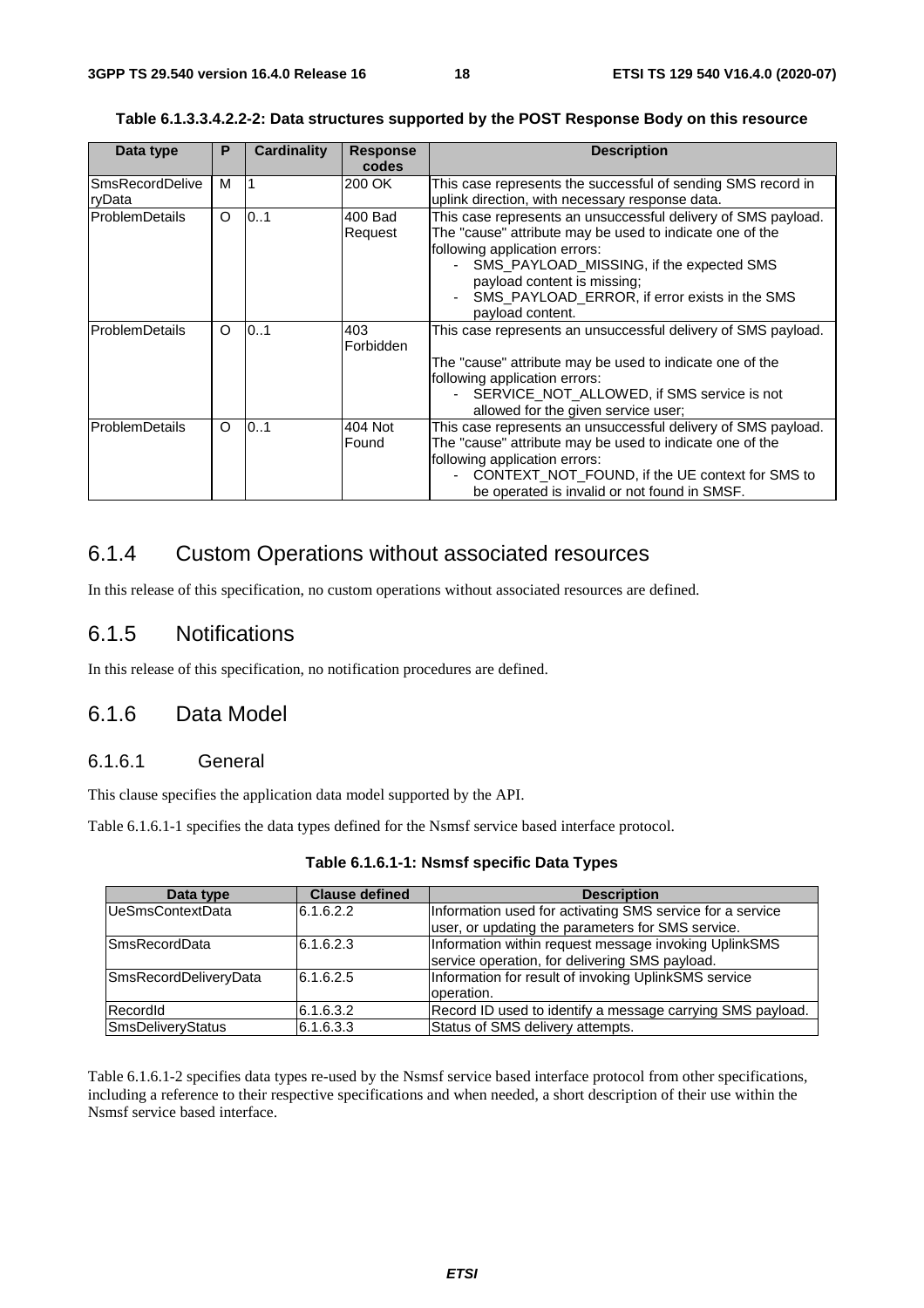| Data type              | <b>Reference</b>   | <b>Comments</b>                                               |
|------------------------|--------------------|---------------------------------------------------------------|
| Supi                   | 3GPP TS 29.571 [6] | Subscription Permanent Identifier                             |
| Gpsi                   | 3GPP TS 29.571 [6] | General Public Subscription Identifier                        |
| Pei                    | 3GPP TS 29.571 [6] | Permanent Equipment, it contains an IMEI or IMEISV.           |
| Guami                  | 3GPP TS 29.571 [6] | Globally Unique AMF Identifier                                |
| AccessType             | 3GPP TS 29.571 [6] | Access Type (3GPP or non-3GPP access)                         |
| <b>UserLocation</b>    | 3GPP TS 29.571 [6] | User location information                                     |
| TimeZone               | 3GPP TS 29.571 [6] | User time zone information                                    |
| Nflnstanceld           | 3GPP TS 29.571 [6] | <b>NF</b> Instance ID                                         |
| <b>RefToBinaryData</b> | 3GPP TS 29.571 [6] | Information for indicating the binary content of SMS payload. |
| TraceData              | 3GPP TS 29.571 [6] | Trace control and configuration parameters                    |
| BackupAmfInfo          | 3GPP TS 29.571 [6] | <b>Backup AMF Information</b>                                 |
| <b>NfGroupId</b>       | 3GPP TS 29.571 [6] | Network Function Group Id                                     |
| RatType                | 3GPP TS 29.571 [6] | <b>RAT Type</b>                                               |

#### **Table 6.1.6.1-2: Nsmsf re-used Data Types**

### 6.1.6.2 Structured data types

### 6.1.6.2.1 Introduction

This clause defines the structures to be used in resource representations.

### 6.1.6.2.2 Type: UeSmsContextData

#### **Table 6.1.6.2.2-1: Definition of type UeSmsContextData**

| <b>Attribute name</b> | Data type                | P            | Cardinality    | <b>Description</b>                                                                                                                                                                                                                                                                                                                            |
|-----------------------|--------------------------|--------------|----------------|-----------------------------------------------------------------------------------------------------------------------------------------------------------------------------------------------------------------------------------------------------------------------------------------------------------------------------------------------|
| supi                  | Supi                     | м            |                | This IE shall be present, and it shall contain the<br>subscriber permanent identify of the service user.                                                                                                                                                                                                                                      |
| gpsi                  | Gpsi                     | O            | 0.1            | When present, this IE shall contain the generic<br>public subscriber identifier of the service user.                                                                                                                                                                                                                                          |
| pei                   | Pei                      | O            | 0.1            | When present, this IE shall contain the IMEI or<br><b>IMEISV</b> of the service user.                                                                                                                                                                                                                                                         |
| accessType            | AccessType               | м            | $\overline{1}$ | This IE shall be present, and it shall contain the<br>access type from which the service user accesses to<br>network.                                                                                                                                                                                                                         |
| amfld                 | Nflnstanceld             | M            | $\overline{1}$ | This IE shall be present, and it shall contain the NF<br>instance ID of the requesting AMF.                                                                                                                                                                                                                                                   |
| guamis                | array(Guami)             | O            | 1N             | When present, this IE shall contain the GUAMI(s) of<br>the AMF.                                                                                                                                                                                                                                                                               |
| ueLocation            | UserLocation             | O            | 0.1            | When present, this IE shall contain the UE location<br>information (e.g. TAI and CGI).                                                                                                                                                                                                                                                        |
| ueTimeZone            | TimeZone                 | O            | 0.1            | When present, this IE shall contain the current time<br>zone of the service user.                                                                                                                                                                                                                                                             |
| traceData             | TraceData                | O            | 0.1            | Trace Data. The Null value indicates that trace is not<br>active.                                                                                                                                                                                                                                                                             |
| backupAmfInfo         | array(BackupAmf<br>Info) | $\mathsf{C}$ | 1N             | This IE shall be included if the NF service consumer<br>is an AMF and the AMF supports the AMF<br>management without UDSF when the UE Context for<br>SMS to be created in the SMSF, or to be updated in<br>the SMSF.<br>The SMSF uses this attribute to do an NRF query in<br>order to invoke later services in a backup AMF e.g.<br>Namf MT. |
| udmGroupId            | NfGroupId                | O            | 0.1            | Identity of the UDM group serving the supi                                                                                                                                                                                                                                                                                                    |
| routingIndicator      | string                   | $\Omega$     | 0.1            | When present, it shall indicate the Routing Indicator<br>of the UE.                                                                                                                                                                                                                                                                           |
| ratType               | RatType                  | C            | 0.1            | When present, it shall indicate the RAT type of the<br>UE.                                                                                                                                                                                                                                                                                    |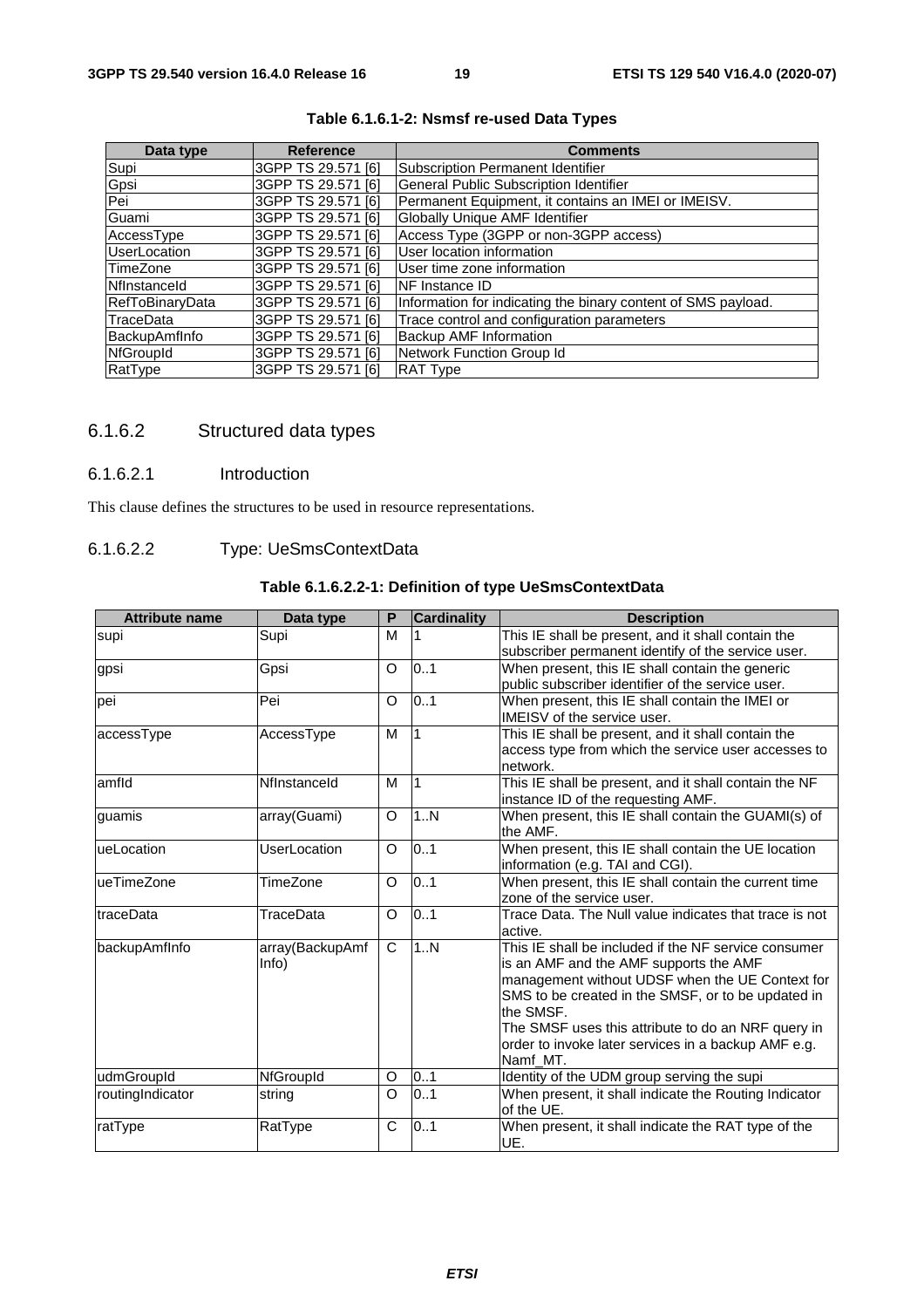#### 6.1.6.2.3 Type: SmsRecordData

| <b>Attribute name</b> | Data type       | P        | <b>Cardinality</b> | <b>Description</b>                                   |
|-----------------------|-----------------|----------|--------------------|------------------------------------------------------|
| smsRecordId           | Recordid        | М        |                    | This IE shall be present, and it shall contain the   |
|                       |                 |          |                    | record id uniquely identify a message carrying SMS   |
|                       |                 |          |                    | pavload.                                             |
| smsPayload            | RefToBinaryData | м        |                    | This IE shall be present, and it shall contain the   |
|                       |                 |          |                    | reference to the SMS Payload Information binary      |
|                       |                 |          |                    | data (see clause 6.1.6.4)                            |
| gpsi                  | Gpsi            | $\Omega$ | 101                | When present, this IE shall contain the global       |
|                       |                 |          |                    | permanent subscriber identifier of the service user. |
| pei                   | Pei             | $\Omega$ | 101                | When present, this IE shall contain the IMEI or      |
|                       |                 |          |                    | IMEISV of the service user.                          |
| accessType            | AccessType      | $\circ$  | 0.1                | When present, this IE shall contain the access type  |
|                       |                 |          |                    | from which the service user accesses to network.     |
| ueLocation            | UserLocation    | $\Omega$ | 101                | When present, this IE shall contain the UE location  |
|                       |                 |          |                    | information (e.g. TAI and CGI).                      |
| ueTimeZone            | TimeZone        | O        | 101                | When present, this IE shall contain the time zone of |
|                       |                 |          |                    | the service user.                                    |

#### **Table 6.1.6.2.3-1: Definition of type SmsRecordData**

6.1.6.2.4 Void

#### 6.1.6.2.5 Type: SmsRecordDeliveryData

#### **Table 6.1.6.2.5-1: Definition of type SmsRecordDeliveryData**

| <b>Attribute name</b> | Data type             |   | <b>Cardinality</b> | <b>Description</b>                                                                                                                                                     |
|-----------------------|-----------------------|---|--------------------|------------------------------------------------------------------------------------------------------------------------------------------------------------------------|
| <b>IsmsRecordId</b>   | RecordId              | M |                    | This IE shall be present, and it shall contain the<br>record id uniquely identify a message carrying SMS<br>payload.                                                   |
| deliveryStatus        | SmsDeliveryStat<br>us | м |                    | This IE shall be present, and it shall indicate the<br>status of SMS payload delivery attempt in the SMSF,<br>after SMSF receiving SMS payload on Nsmsf<br>linterface. |

### 6.1.6.3 Simple data types and enumerations

#### 6.1.6.3.1 Introduction

This clause defines simple data types and enumerations that can be referenced from data structures defined in the previous clauses.

#### 6.1.6.3.2 Simple data types

The simple data types defined in table 6.1.6.3.2-1 shall be supported.

| <b>Type Name</b> | <b>Type Definition</b> | <b>Description</b>                                              |
|------------------|------------------------|-----------------------------------------------------------------|
| Recordid         | string                 | String uniquely identifying a record in the SMSF. The format of |
|                  |                        | RecordId is implementation specific, e.g. using UUID format.    |
|                  |                        | In an OpenAPI Specification [3] schema, the format shall be     |
|                  |                        | designated as "RecordId".                                       |

#### **Table 6.1.6.3.2-1: Simple data types**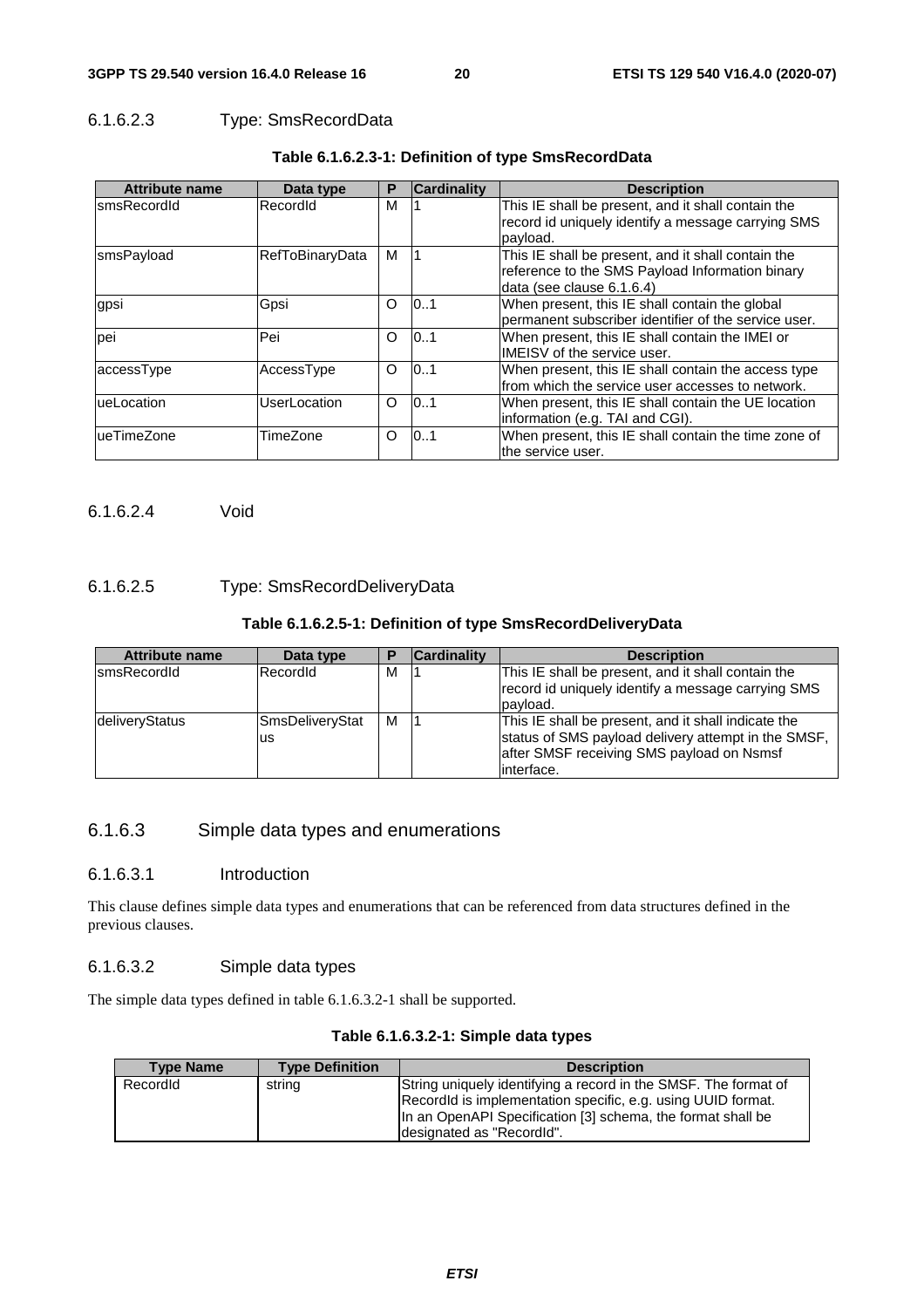### 6.1.6.3.3 Enumeration: SmsDeliveryStatus

The enumeration SmsDeliveryStatus represents the status of SMS payload delivery attempt at the SMSF. It shall comply with the previsions defined in table 6.1.5.3.3-1.

#### **Table 6.1.6.3.3-1: Enumeration SmsDeliveryStatus**

| <b>Enumeration value</b>   | <b>Description</b>                                            |
|----------------------------|---------------------------------------------------------------|
| SMS DELIVERY PENDING       | The SMS payload delivery at SMSF is pended.                   |
| SMS DELIVERY COMPLETED     | The SMS payload delivery at SMSF is completed.                |
| SMS DELIVERY FAILED        | The SMS payload delivery at SMSF is failed due to certain     |
|                            | reasons.                                                      |
| SMS DELIVERY SMSF ACCEPTED | The SMS payload is accepted by the SMSF for further delivery. |

## 6.1.6.4 Binary data

### 6.1.6.4.1 Introduction

This clause defines the binary data that shall be supported in a binary body part in an HTTP multipart message (see clauses 6.1.2.2.2 and 6.1.2.4), to support delivery of binary content of SMS payload.

#### **Table 6.1.6.4.1-1: Binary Data Types**

| <b>Name</b>                    | Clause<br>defined | <b>Content type</b> |
|--------------------------------|-------------------|---------------------|
| <b>SMS Payload Information</b> | 6.1.6.4.2         | vnd.3gpp.sms        |

### 6.1.6.4.2 SMS Payload Information

SMS Payload Information shall encode a SMS payload as specified in 3GPP TS 23.040 [11] and 3GPP TS 24.011 [12], using the vnd.3gpp.sms content-type.

SMS Payload Information may encode e.g. the following content:

- CP-DATA, CP-ACK, CP-ERROR as specified in 3GPP TS 23.040 [11] and 3GPP TS 24.011 [12];

# 6.1.7 Error Handling

# 6.1.7.1 General

HTTP error handling shall be supported as specified in clause 5.2.4 of 3GPP TS 29.500 [4].

### 6.1.7.2 Protocol Errors

Protocol errors handling shall be supported as specified in clause 5.2.7 of 3GPP TS 29.500 [4].

### 6.1.7.3 Application Errors

The common application errors defined in the Table 5.2.7.2-1 in 3GPP TS 29.500 [4] may also be used for the Nsmsf\_SMService service, and the following application errors listed in Table 6.1.7.3-1 are specific for the Nsmsf\_SMService service.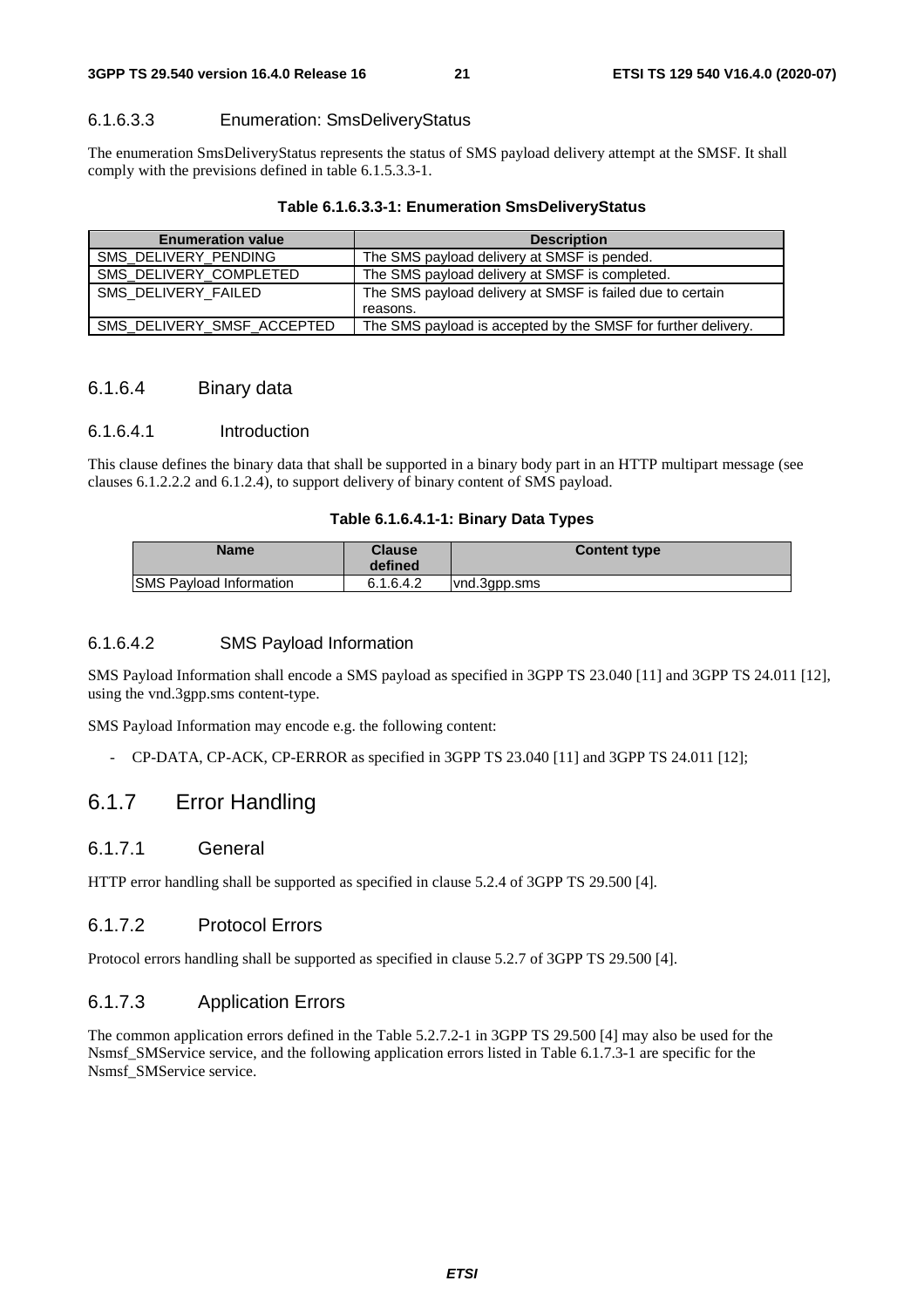| <b>Application Error</b> | <b>HTTP status code</b> | <b>Description</b>                                           |
|--------------------------|-------------------------|--------------------------------------------------------------|
| USER_NOT_FOUND           | 404 Not Found           | The provided subscriber identifier is invalid or the service |
|                          |                         | luser not found from UDM.                                    |
| CONTEXT_NOT_FOUND        | 404 Not Found           | The UE context for SMS to be operated is invalid or not      |
|                          |                         | found in SMSF.                                               |
| SERVICE NOT ALLOWED      | 403 Forbidden           | The requested service is not allowed for this service user.  |
| SMS_PAYLOAD_MISSING      | 400 Bad Request         | The expected SMS payload content is missing.                 |
| SMS_PAYLOAD_ERROR        | 400 Bad Request         | Errors exist in the format of SMS payload.                   |

**Table 6.1.7.3-1: Application errors** 

## 6.1.8 Feature negotiation

The optional features in table 6.1.8-1 are defined for the Nsmsf\_SMService API. They shall be negotiated using the extensibility mechanism defined in clause 6.6 of 3GPP TS 29.500 [4].

#### **Table 6.1.8-1: Supported Features**

| Feature number | <b>Feature Name</b> | <b>Description</b> |
|----------------|---------------------|--------------------|
|                |                     |                    |

# 6.1.9 Security

As indicated in 3GPP TS 33.501 [13] and 3GPP TS 29.500 [4], the access to the Nsmsf\_SMService API may be authorized by means of the OAuth2 protocol (see IETF RFC 6749 [14]), based on local configuration, using the "Client Credentials" authorization grant, where the NRF (see 3GPP TS 29.510 [15]) plays the role of the authorization server.

If OAuth2 is used, an NF Service Consumer, prior to consuming services offered by the Nsmsf\_SMService API, shall obtain a "token" from the authorization server, by invoking the Access Token Request service, as described in 3GPP TS 29.510 [15], clause 5.4.2.2.

NOTE: When multiple NRFs are deployed in a network, the NRF used as authorization server is the same NRF that the NF Service Consumer used for discovering the Nsmsf\_SMService service.

 The Nsmsf\_SMService API defines a single scope "nsmsf-sms" for OAuth2 authorization (as specified in 3GPP TS 33.501 [13]) for the entire API, and it does not define any additional scopes at resource or operation level.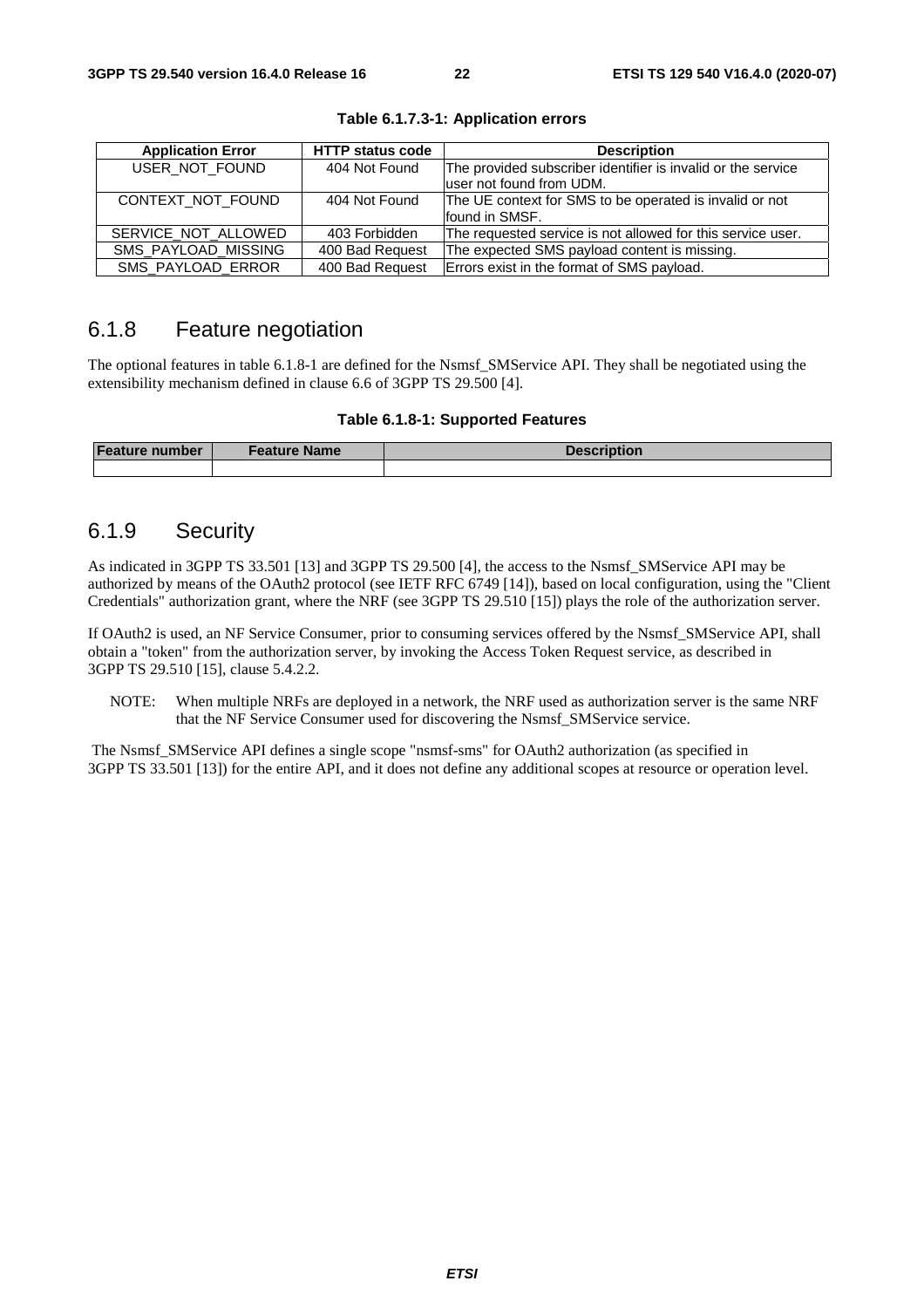# Annex A (normative): OpenAPI specification

# A.1 General

This Annex specifies the formal definition of the Nsmsf\_SMService service. It consists of OpenAPI 3.0.0 specifications, in YAML format.

This Annex takes precedence when being discrepant to other parts of the specification with respect to the encoding of information elements and methods within the API(s).

NOTE 1: The semantics and procedures, as well as conditions, e.g. for the applicability and allowed combinations of attributes or values, not expressed in the OpenAPI definitions but defined in other parts of the specification also apply.

Informative copies of the OpenAPI specification files contained in this 3GPP Technical Specification are available on the public 3GPP file server in the following locations (see clause 5B of the 3GPP TR 21.900 [16] for further information):

- [https://www.3gpp.org/ftp/Specs/archive/OpenAPI/<Release>/](https://www.3gpp.org/ftp/Specs/archive/OpenAPI/%3cRelease%3e/), and
- [https://www.3gpp.org/ftp/Specs/<Plenary>/<Release>/OpenAPI/](https://www.3gpp.org/ftp/Specs/%3cPlenary%3e/%3cRelease%3e/OpenAPI/).
- NOTE 2: To fetch the OpenAPI specification file after CT#83 plenary meeting for Release 15 in the above links  $\leq$ Plenary $>$  must be replaced with the date the CT Plenary occurs, in the form of year-month (yyyy-mm), e.g. for CT#83 meeting <Plenary> must be replaced with value "2019-03" and <Release> must be replaced with value "Rel-15".

# A.2 Nsmsf\_SMService API

```
openapi: 3.0.0 
info: 
   version: '2.1.0' 
   title: 'Nsmsf_SMService Service API' 
   description: | 
     SMSF SMService. 
     © 2020, 3GPP Organizational Partners (ARIB, ATIS, CCSA, ETSI, TSDSI, TTA, TTC). 
     All rights reserved. 
externalDocs: 
  description: 3GPP TS 29.540 V16.4.0; 5G System; SMS Services; Stage 3
   url: 'http://www.3gpp.org/ftp/Specs/archive/29_series/29.540/' 
security: 
   - oAuth2ClientCredentials: 
     - nsmsf-sms 
   - {} 
servers: 
   - url: '{apiRoot}/nsmsf-sms/v2' 
     variables: 
       apiRoot: 
         default: https://example.com 
         description: apiRoot as defined in clause clause 4.4 of 3GPP TS 29.501. 
paths: 
   /ue-contexts/{supi}: 
     put: 
       summary: Activate SMS Service for a given UE 
       operationId: SMServiceActivation 
       tags: 
         - UEContext (Document) 
       parameters: 
          - name: supi 
           in: path 
           required: true 
           description: Subscriber Permanent Identifier (SUPI) 
           schema: 
              type: string 
       requestBody: 
          content:
```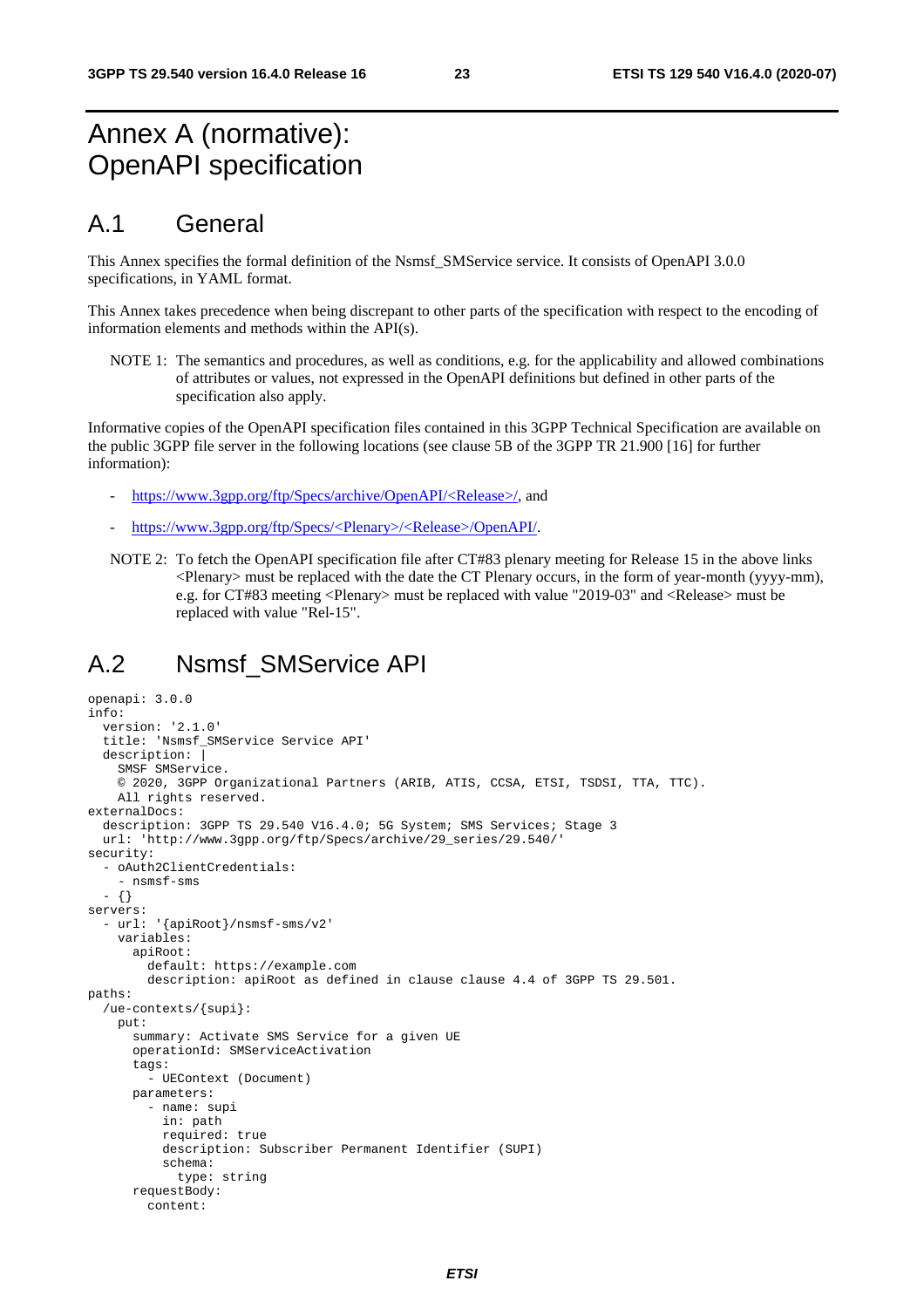application/json: schema: \$ref: '#/components/schemas/UeSmsContextData' required: true responses: '201': description: UE Context for SMS is created in SMSF content: application/json: schema: \$ref: '#/components/schemas/UeSmsContextData' headers: Location: description: 'Contains the URI of the newly created resource, according to the structure: {apiRoot}/nsmsf-sms/<apiVersion>/ue-contexts/{supi}' required: true schema: type: string '204': description: UE Context for SMS is updated in SMSF '400': description: Invalid Service Request content: application/problem+json: schema: \$ref: 'TS29571\_CommonData.yaml#/components/schemas/ProblemDetails' '403': description: Unable to create/update UE Context for SMS in SMSF content: application/problem+json: schema: \$ref: 'TS29571\_CommonData.yaml#/components/schemas/ProblemDetails' '404': description: Unable to found subscription for service user or UE Context for SMS in SMSF content: application/problem+json: schema: \$ref: 'TS29571\_CommonData.yaml#/components/schemas/ProblemDetails' '503': description: Service Unavailable content: application/problem+json: schema: \$ref: 'TS29571\_CommonData.yaml#/components/schemas/ProblemDetails' default: description: Unexpected error content: application/problem+json: schema: \$ref: 'TS29571\_CommonData.yaml#/components/schemas/ProblemDetails' delete: summary: Deactivate SMS Service for a given UE operationId: SMServiceDeactivation tags: - UEContext (Document) parameters: - name: supi in: path required: true description: Subscriber Permanent Identifier (SUPI) schema: type: string responses: '204': description: UE Context for SMS is deleted from SMSF '400': description: Invalid Service Request content: application/problem+json: schema: \$ref: 'TS29571\_CommonData.yaml#/components/schemas/ProblemDetails' '404': description: Unable to found UE Context for SMS in SMSF content: application/problem+json: schema: \$ref: 'TS29571\_CommonData.yaml#/components/schemas/ProblemDetails' '503':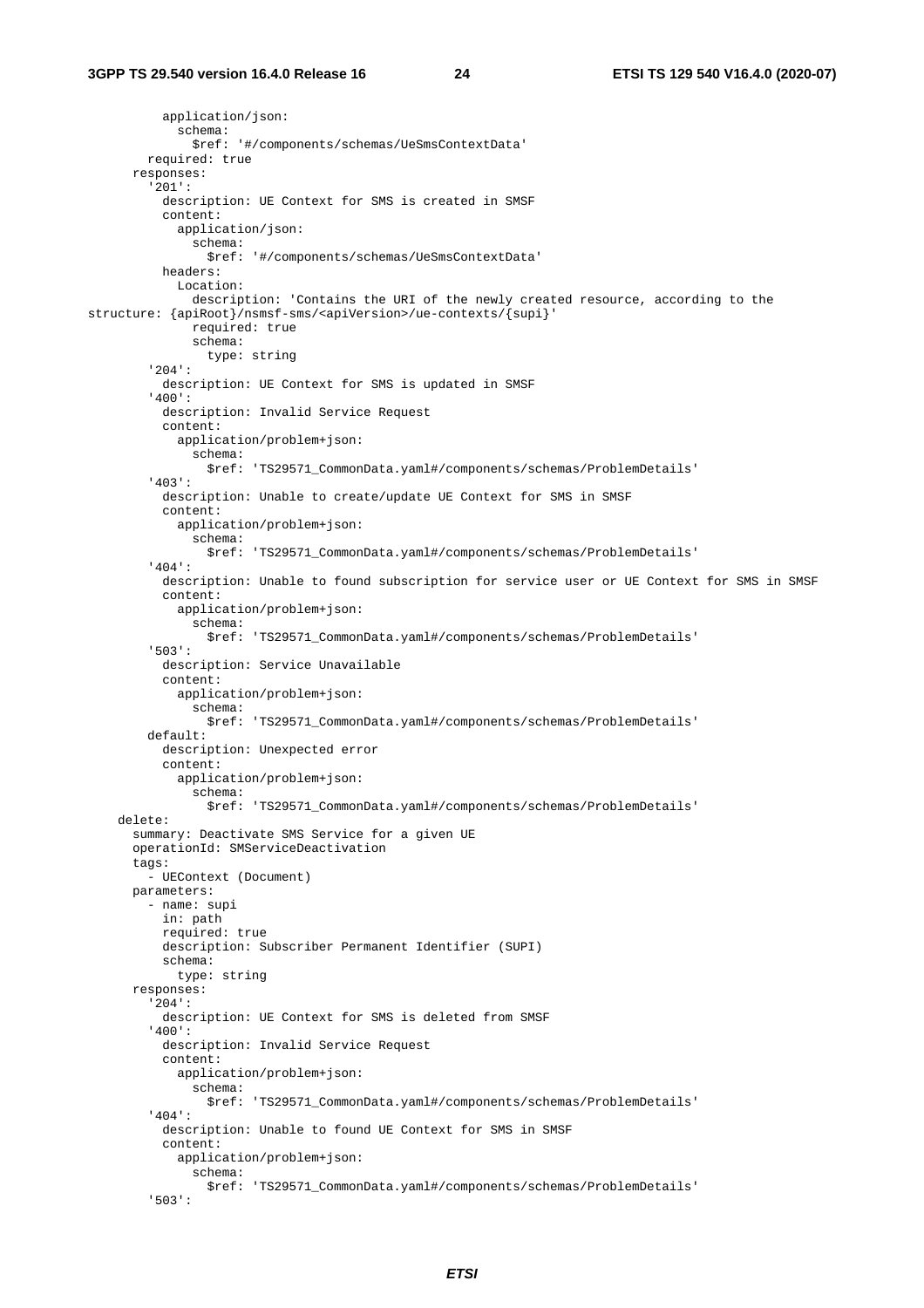```
 description: Service Unavailable 
            content: 
              application/problem+json: 
                schema: 
                  $ref: 'TS29571_CommonData.yaml#/components/schemas/ProblemDetails' 
   /ue-contexts/{supi}/sendsms: 
     post: 
       summary: Send SMS payload for a given UE 
       operationId: SendSMS 
       tags: 
         - UEContext (Document) 
       parameters: 
          - name: supi 
           in: path 
           required: true 
           description: Subscriber Permanent Identifier (SUPI) 
            schema: 
              type: string 
       requestBody: 
         content: 
           multipart/related: 
              schema: 
                type: object 
                properties: 
                  jsonData: 
                    $ref: '#/components/schemas/SmsRecordData' 
                  binaryPayload: 
                    type: string 
                    format: binary 
              encoding: 
                jsonData: 
                  contentType: application/json 
                binaryPayload: 
                  contentType: application/vnd.3gpp.sms 
                  headers: 
                    Content-Id: 
                      schema: 
                         type: string 
         required: true 
       responses: 
          '200': 
           description: SMS payload is received by SMSF, and is being delivered out 
           content: 
              application/json: 
                schema: 
                  $ref: '#/components/schemas/SmsRecordDeliveryData' 
          '400': 
           description: Invalid Service Request 
            content: 
              application/problem+json: 
                schema: 
                  $ref: 'TS29571_CommonData.yaml#/components/schemas/ProblemDetails' 
          '403': 
            description: Unable to deliver SMS at SMSF 
           content: 
              application/problem+json: 
                schema: 
                  $ref: 'TS29571_CommonData.yaml#/components/schemas/ProblemDetails' 
          '404': 
           description: Unable to found UE Context for SMS in SMSF 
            content: 
              application/problem+json: 
                schema: 
                  $ref: 'TS29571_CommonData.yaml#/components/schemas/ProblemDetails' 
          '503': 
           description: Service Unavailable 
            content: 
              application/problem+json: 
                schema: 
                  $ref: 'TS29571_CommonData.yaml#/components/schemas/ProblemDetails' 
components: 
   securitySchemes: 
     oAuth2ClientCredentials: 
       type: oauth2 
       flows: 
         clientCredentials: 
           tokenUrl: '{nrfApiRoot}/oauth2/token' 
            scopes:
```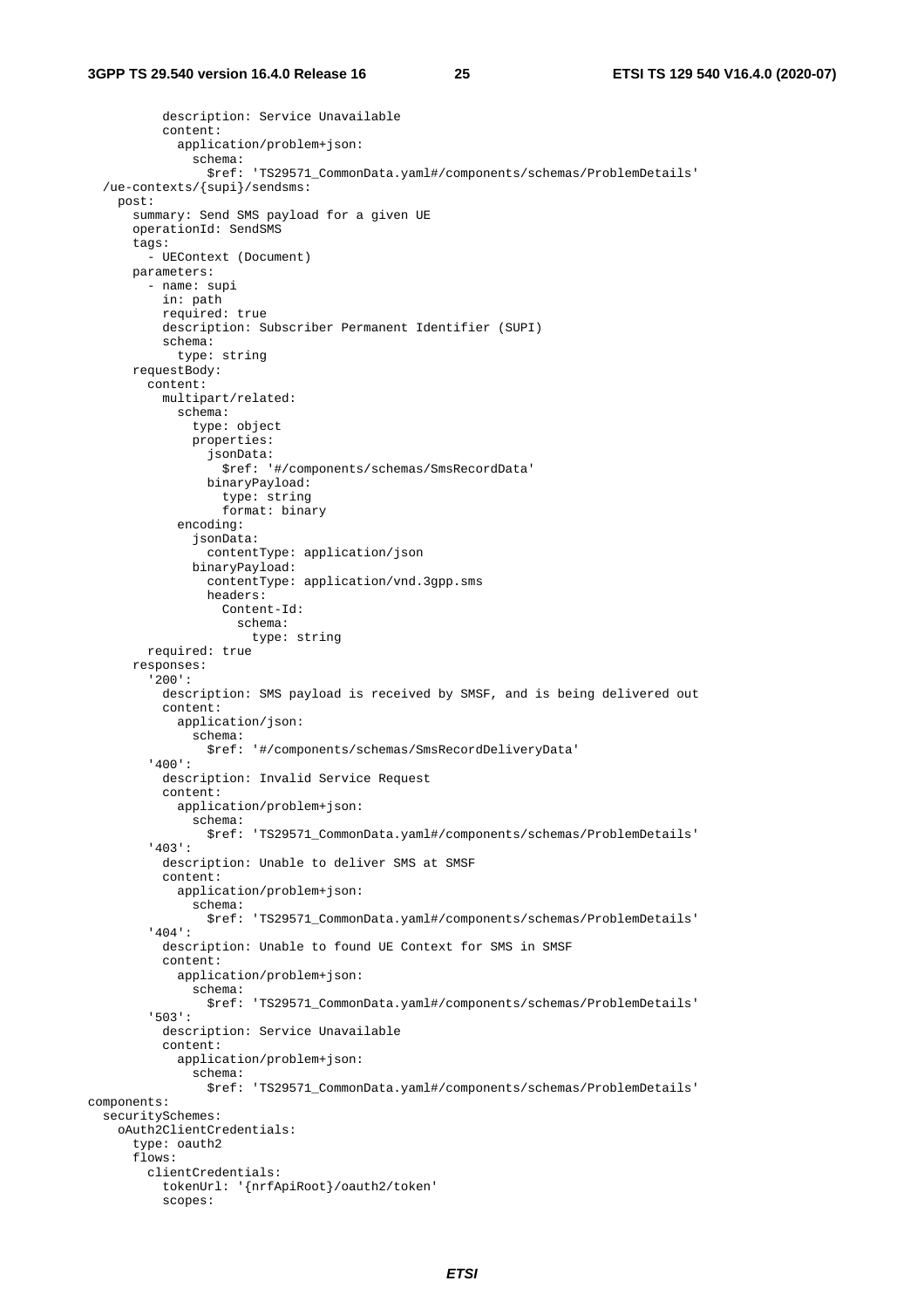nsmsf-sms: Access to the nsmsf-sms API schemas: UeSmsContextData: type: object required: - supi  $-$  amfId - accessType properties: supi: \$ref: 'TS29571\_CommonData.yaml#/components/schemas/Supi' pei: \$ref: 'TS29571\_CommonData.yaml#/components/schemas/Pei' amfId: \$ref: 'TS29571\_CommonData.yaml#/components/schemas/NfInstanceId' guamis: type: array items: \$ref: 'TS29571\_CommonData.yaml#/components/schemas/Guami' minItems: 1 accessType: \$ref: 'TS29571\_CommonData.yaml#/components/schemas/AccessType' gpsi: \$ref: 'TS29571\_CommonData.yaml#/components/schemas/Gpsi' ueLocation: \$ref: 'TS29571\_CommonData.yaml#/components/schemas/UserLocation' ueTimeZone: \$ref: 'TS29571\_CommonData.yaml#/components/schemas/TimeZone' traceData: \$ref: 'TS29571\_CommonData.yaml#/components/schemas/TraceData' backupAmfInfo: type: array items: \$ref: 'TS29571\_CommonData.yaml#/components/schemas/BackupAmfInfo' minItems: 1 udmGroupId: \$ref: 'TS29571\_CommonData.yaml#/components/schemas/NfGroupId' routingIndicator: type: string ratType: \$ref: 'TS29571\_CommonData.yaml#/components/schemas/RatType' SmsRecordData: type: object required: - smsRecordId - smsPayload properties: smsRecordId: \$ref: '#/components/schemas/RecordId' smsPayload: \$ref: 'TS29571\_CommonData.yaml#/components/schemas/RefToBinaryData' accessType: \$ref: 'TS29571\_CommonData.yaml#/components/schemas/AccessType' gpsi: \$ref: 'TS29571\_CommonData.yaml#/components/schemas/Gpsi' pei: \$ref: 'TS29571\_CommonData.yaml#/components/schemas/Pei' ueLocation: \$ref: 'TS29571\_CommonData.yaml#/components/schemas/UserLocation' ueTimeZone: \$ref: 'TS29571\_CommonData.yaml#/components/schemas/TimeZone' RecordId: type: string SmsRecordDeliveryData: type: object required: - smsRecordId - deliveryStatus properties: smsRecordId: \$ref: '#/components/schemas/RecordId' deliveryStatus: \$ref: '#/components/schemas/SmsDeliveryStatus' SmsDeliveryStatus: type: string enum: - SMS DELIVERY PENDING - SMS\_DELIVERY\_COMPLETED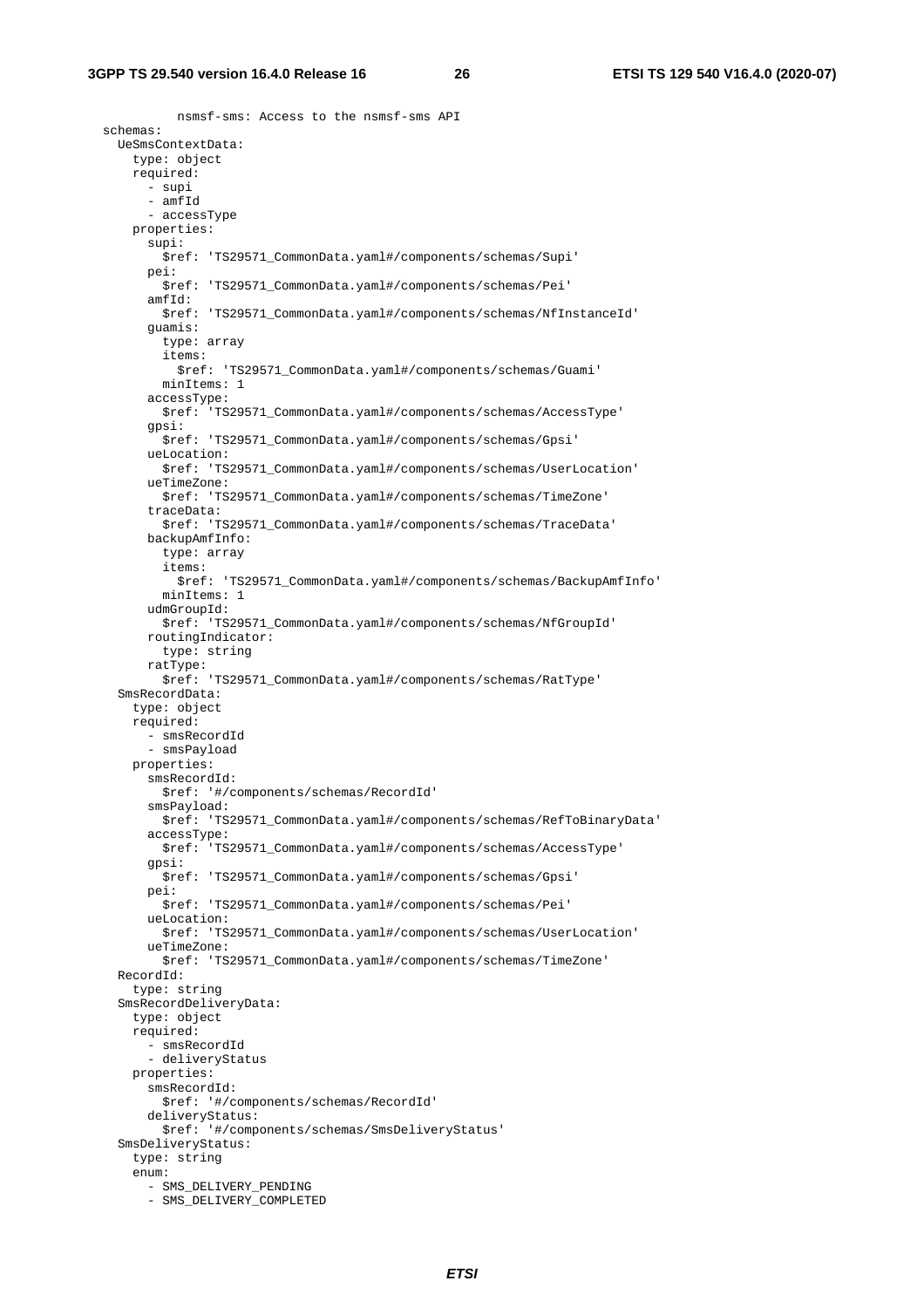- SMS\_DELIVERY\_FAILED
- SMS\_DELIVERY\_SMSF\_ACCEPTED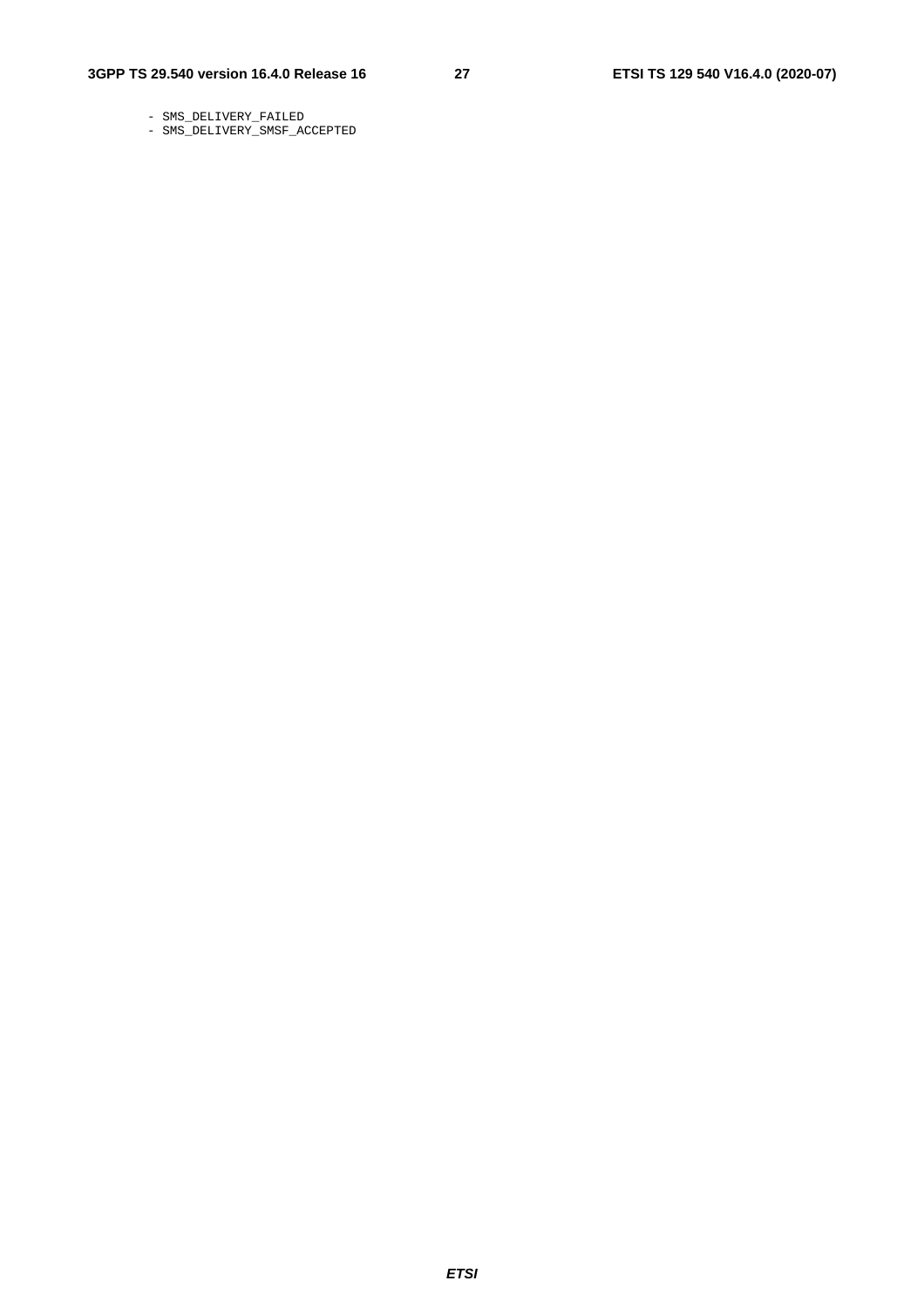# Annex B (Informative): HTTP Multipart Messages

# B.1 Example of HTTP multipart message

This Annex provides a (partial) example of HTTP multipart message. The example does not aim to be a complete representation of the HTTP message, e.g. additional information or headers can be included.

This Annex is informative and the normative descriptions in this specification prevail over the description in this Annex if there is any difference.

B.2 Void

# B.3 Example HTTP multipart message with SMS binary data

Example HTTP multipart message with SMS binary data:

```
POST /example.com/nsmsf-sms/v1/ue-contexts/{supi}/sendsms HTTP/2 
Content-Type: multipart/related; boundary=----Boundary 
Content-Length: xyz 
------Boundary 
Content-Type: application/json 
{ 
     "smsRecordId": "777c3edf-129f-486e-a3f8-c48e7b515605", 
 "smsPayload": { 
 "contentId": "sms" 
       }, 
     "gpsi": "msisdn-8613915900000", 
     "pei": "imei-123456789012345", 
     "accessType": "3GPP_ACCESS", 
     "ueLocation": { 
         "nrLocation": { 
             "tai": { 
 "plmnId": { 
 "mcc": "46", 
                     "mnc": "000" 
 }, 
 "tac": "A01001", 
             "ncgi": { 
                 "plmnId": { 
                    "mcc": "46", 
                     "mnc": "000" 
                 }, 
             "nrCellId": "225BD6007" 
 } 
         } 
   }, 
     "ueTimeZone": "+08:00" 
} 
 ------Boundary 
Content-Type: application/vnd.3gpp.sms 
Content-Id: sms 
{ … SMS Message binary data …} 
   ---Boundary
```
The JSON part of the HTTP POST message includes an attribute named "smsPayload" which refers to RefToBinaryData structure. The "contentId" of RefToBinaryData is encoded as a string and used to reference the value of the Content-ID header field of the binary body part.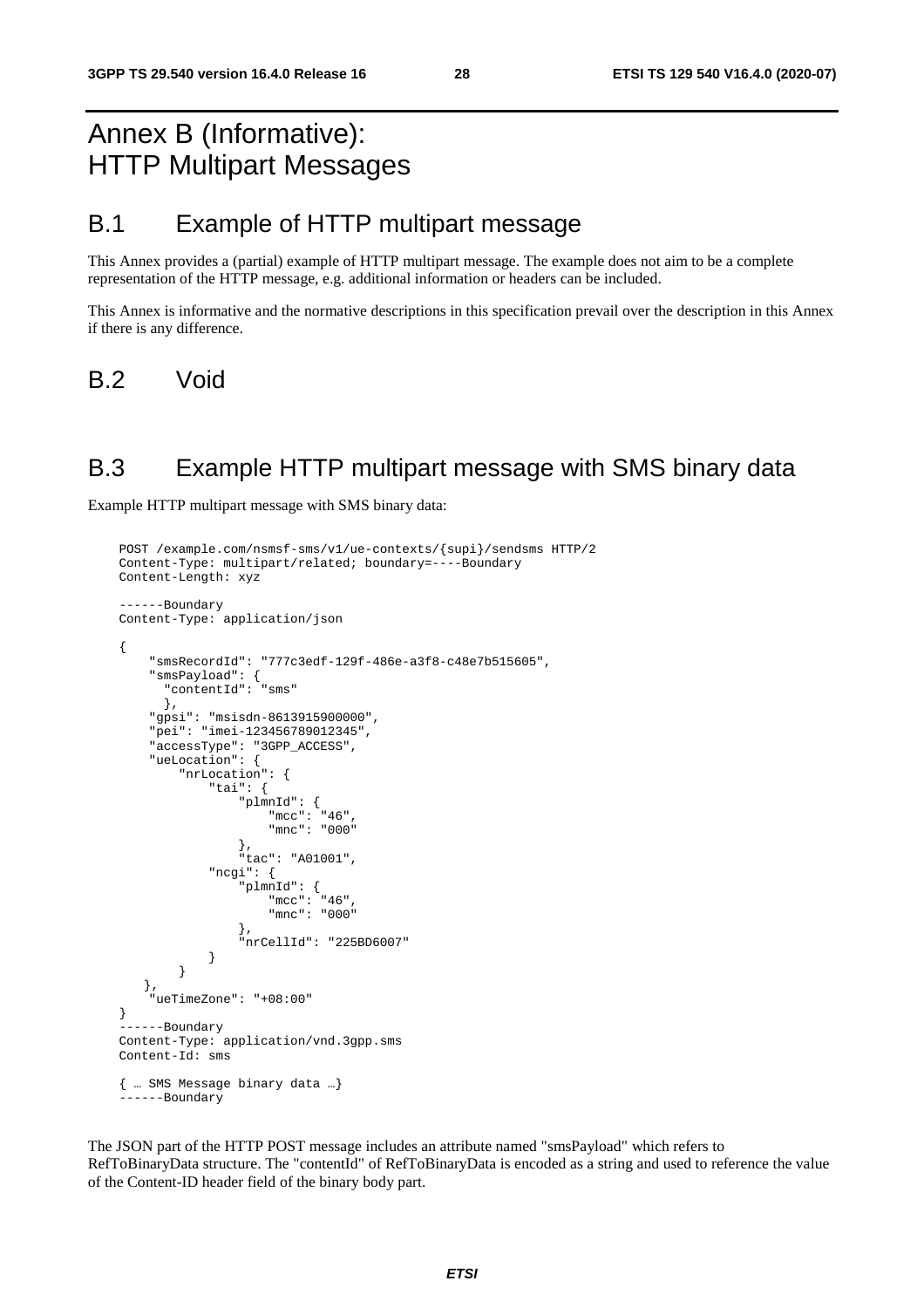# Annex C (informative): Change history

| <b>Change history</b> |                     |                        |           |                         |                |                                                          |            |
|-----------------------|---------------------|------------------------|-----------|-------------------------|----------------|----------------------------------------------------------|------------|
| Date                  | <b>Meeting</b>      | <b>TDoc</b>            | <b>CR</b> | <b>Rev</b>              | Cat            | Subject/Comment                                          | <b>New</b> |
|                       |                     |                        |           |                         |                |                                                          | version    |
| 2017-10               | $\overline{CT4#80}$ | C4-175084              |           |                         |                | Initial Draft.                                           | 0.1.0      |
| 2017-10               | CT4#80              | C4-175399              |           |                         |                | Implementation of C4-175281, C4-175282, C4-175284.       | 0.2.0      |
| 2017-12               | CT4#81              | C4-176441              |           |                         |                | Implementation of C4-176092, C4-176097, C4-176346, C4-   | 0.3.0      |
|                       |                     |                        |           |                         |                | 176347, C4-176349, C4-176351, C4-176353.                 |            |
| 2018-03               | CT4#83              | C4-182439              |           |                         |                | Implementation of C4-182300, C4-182301, C4-182303, C4-   | 0.4.0      |
|                       |                     |                        |           |                         |                | 182416                                                   |            |
| 2018-04               | CT4#84              | C4-183520              |           |                         |                | Implementation of C4-183375, C4-183376, C4-183377, C4-   | 0.5.0      |
|                       |                     |                        |           |                         |                | 183378, C4-183379.                                       |            |
| 2018-05               | CT4#85              | C4-184633              |           |                         |                | Implementation of C4-184467, C4-184605, C4-184470, C4-   | 0.6.0      |
|                       |                     |                        |           |                         |                | 184473, C4-184474, C4-184634.                            |            |
| 2018-06               | CT#80               | CP-181109              |           |                         |                | Presented for information and approval                   | 1.0.0      |
| 2018-06               | CT#80               |                        |           |                         |                | Approved in CT#80.                                       | 15.0.0     |
| 2018-09               | CT#81               | CP-182064              | 0002      | 1                       | F              | Change to Common Data Type                               | 15.1.0     |
| 2018-09               | CT#81               | CP-182064              | 0003      | 1                       | F              | Correct HTTP Response Code                               | 15.1.0     |
| 2018-09               | CT#81               | CP-182064              | 0004      | 1                       | F              | <b>Add Missing Parameters</b>                            | 15.1.0     |
| 2018-09               | CT#81               | CP-182064              | 0005      |                         | F              | Clarify the Format of SMS Record ID                      | 15.1.0     |
| 2018-09               | CT#81               | CP-182064              | 0006      |                         | F              | Add support of 5G Trace                                  | 15.1.0     |
| 2018-09               | CT#81               | CP-182064              | 0007      | $\overline{\mathbf{c}}$ | F              | Backup AMF Info                                          | 15.1.0     |
| 2018-09               | CT#81               | CP-182064              | 0008      |                         | F              | Description of Structured data types                     | 15.1.0     |
| 2018-09               | CT#81               | CP-182064              | 0009      | 1                       | F              | <b>API Version Update</b>                                | 15.1.0     |
| 2018-12               | CT#82               | CP-183023              | 0010      | 1                       | F              | <b>API Correction</b>                                    | 15.2.0     |
| 2018-12               | CT#82               | CP-183023              | 0011      |                         | F              | CR cardinality                                           | 15.2.0     |
|                       | <b>CT#82</b>        |                        |           |                         | $\overline{F}$ |                                                          |            |
| 2018-12               |                     | CP-183023              | 0012      | $\mathbf{1}$            |                | NF group Id                                              | 15.2.0     |
| 2018-12               | CT#82               | CP-183023              | 0013      |                         | F              | <b>APIRoot Clarification</b>                             | 15.2.0     |
| 2018-12               | CT#82               | CP-183023              | 0014      |                         | F              | Location Header in HTTP 201 Response                     | 15.2.0     |
| $2018 - 12$           | CT#82               | CP-183023              | 0015      |                         | F              | Open API version                                         | 15.2.0     |
| 2018-12               | CT#82               | CP-183188              | 0016      |                         | F              | Optionality of OAuth2                                    | 15.2.0     |
| 2018-12               | CT#82               | CP-183189              | 0017      |                         | $\overline{F}$ | Correction of "externalDocs" for Nsmsf_SMService Service | 15.2.0     |
| 2019-03               | CT#83               | CP-190069              | 0018      | $\overline{2}$          | F              | SMS payload                                              | 15.3.0     |
| 2019-03               | CT#83               | CP-190028              | 0020      |                         | F              | API version update                                       | 15.3.0     |
| 2019-06               | CT#84               | CP-191040              | 0019      | $\overline{2}$          | $\overline{F}$ | <b>Resolve Editor's Notes</b>                            | 15.4.0     |
| 2019-06               | CT#84               | CP-191040              | 0021      | 1                       | F              | Resource URI correction                                  | 15.4.0     |
| 2019-06               | CT#84               | CP-191040              | 0022      | $\mathbf{1}$            | F              | <b>API URI Description</b>                               | 15.4.0     |
| 2019-06               | CT#84               | CP-191040              | 0023      | $\overline{2}$          | F              | Storage of OpenAPI specification files                   | 15.4.0     |
| 2019-06               | CT#84               | CP-191040              | 0025      | 1                       | F              | <b>API Version Correction</b>                            | 15.4.0     |
| 2019-06               | CT#84               | CP-191040              | 0026      | $\mathbf{1}$            | F              | <b>Supported Content Type</b>                            | 15.4.0     |
| 2019-06               | CT#84               | CP-191040              | 0027      | 1                       | F              | <b>Essential Corrections on MultiPart Message</b>        | 15.4.0     |
| 2019-06               | CT#84               | CP-191040              | 0029      | 1                       | F              | Copyright Note in YAML file                              | 15.4.0     |
| 2019-06               | CT#84               | CP-191040              | 0031      | $\mathbf{1}$            | F              | 3GPP TS 29.540 API Version Update                        | 15.4.0     |
| 2019-06               | CT#84               | CP-191057              | 0024      |                         | B              | Remove useless and misleading application error          | 16.0.0     |
| 2019-09               | CT#85               | CP-192112              | 0033      | $\mathbf{1}$            | F              | Decouple uplinkSMS Response with SMS-C Communication     | 16.1.0     |
| 2019-09               | CT#85               | CP-192123              | 0034      |                         | F              | CRLF between Header fields and Data                      | 16.1.0     |
|                       | CT#85               |                        | 0036      |                         | F              |                                                          |            |
| 2019-09               |                     | CP-192120<br>CP-193044 |           |                         |                | 29.540 Rel-16 Open API version externalDocs              | 16.1.0     |
| 2019-12               | CT#86               |                        | 0040      |                         | F              | 29.540 Rel-16 API version and External doc update        | 16.2.0     |
| 2020-03               | <b>CT#87</b>        | CP-200039              | 0041      | $\overline{a}$          | F              | Add Corresponding API descriptions in clause 5.1         | 16.3.0     |
| 2020-03               | <b>CT#87</b>        | CP-200039              | 0042      | $\overline{a}$          | $\mathsf F$    | Correction - formatting consistency                      | 16.3.0     |
| 2020-03               | CT#87               | CP-200033              | 0043      |                         | B              | <b>RAT Type</b>                                          | 16.3.0     |
| 2020-03               | CT#87               | CP-200020              | 0044      | $\overline{2}$          | F              | Optionality of ProblemDetails                            | 16.3.0     |
| 2020-03               | CT#87               | CP-200052              | 0045      |                         | F              | API version and External doc update                      | 16.3.0     |
| 2020-06               | CT#88               | CP-201059              | 0046      | 1                       | F              | Supported Headers table for response code 201            | 16.4.0     |
| 2020-06               | CT#88               | CP-201059              | 0047      | 1                       | F              | <b>Binary Data Types Table</b>                           | 16.4.0     |
| 2020-06               | CT#88               | CP-201024              | 0048      | $\mathbf{1}$            | F              | Correct the Data Type Descriptions                       | 16.4.0     |
| 2020-06               | CT#88               | CP-201059              | 0051      | 1                       | F              | Data type column in Resource URI variables Table         | 16.4.0     |
| 2020-06               | CT#88               | CP-201059              | 0052      | $\mathbf{1}$            | F              | Add custom operation Name                                | 16.4.0     |
| 2020-06               | CT#88               | CP-201024              | 0054      |                         | F              | <b>Essential Corrections</b>                             | 16.4.0     |
| 2020-06               | CT#88               | CP-201073              | 0055      |                         | F              | API version and External doc update                      | 16.4.0     |